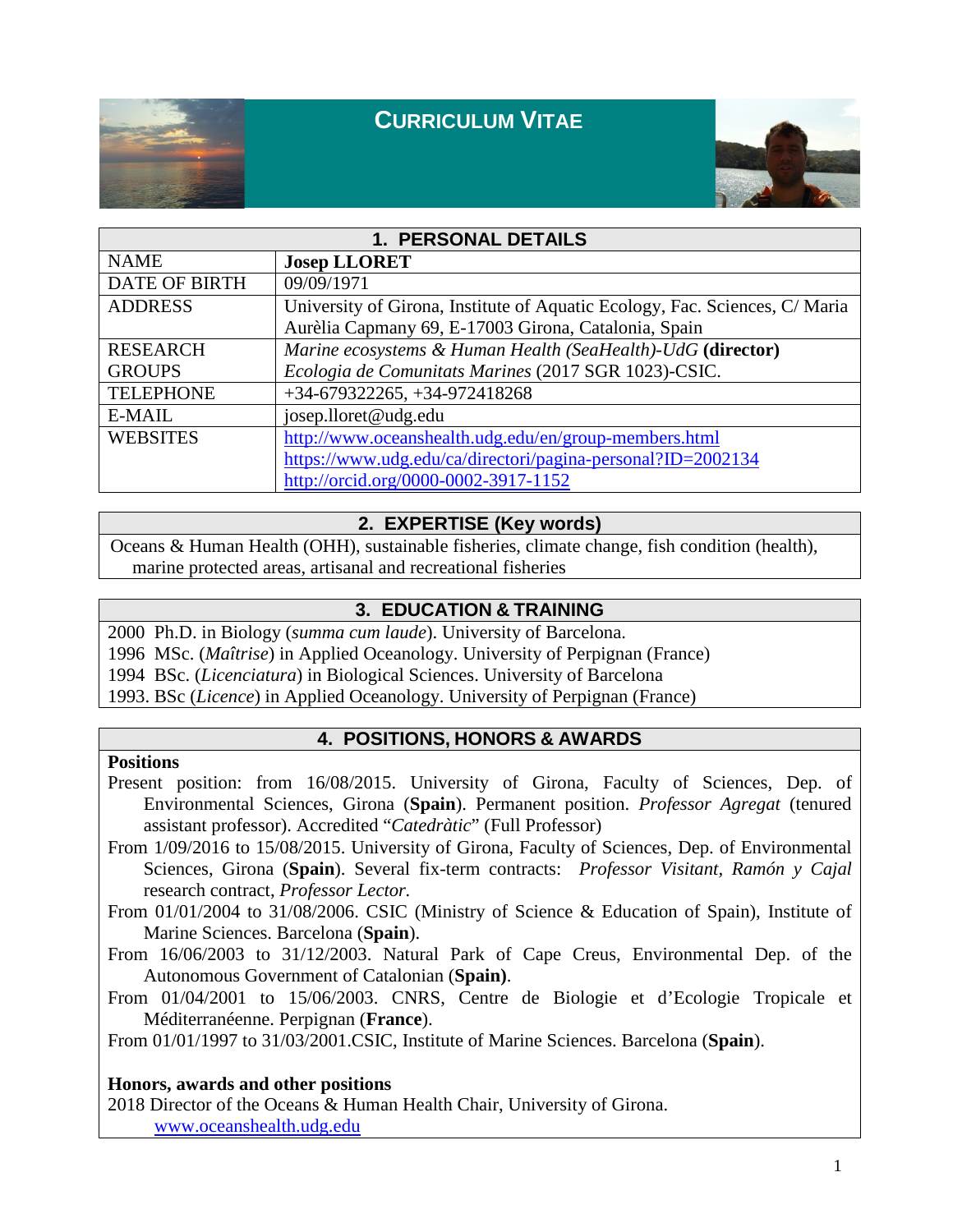- 2016 "*Ayuda para incentivar la incorporación estable de doctores (IED) 2016*". Spanish Ministry of Economy, Industry and Competitiveness (100,000 euros)
- 2010-2015 *Ramón y Cajal* Research Fellowship from the Spanish Ministry of Science and Innovation (150,000 euros)
- 2006 "*Carles Rahola*" prize awarded by the Town Council of Cadaqués, the Province Council of Girona and the Govt. of Catalonia.
- 2004-2005. C-RED fellowship of the D.G. Research of the Government of Catalonia (Ref. 2004 CRED 00002 & Ref. 2003 RED 00010)
- 2004 Marie Curie European Reintegration Grant (MERG) of the European Commission (Ref. MERG-CT-2004-510173).
- 2001-2003 Marie Curie post-doc Individual Fellowship (programme Quality of Life) of the European Commission (Ref. QLK5-CT2000-51950)
- 2003 *Torres Quevedo* Fellowship of the Ministry of Education, Science & Technology of Spain (Ref. PTQ2002-0357)
- 2001 Post-doctoral Fellowship of the Ministry of Education, Science & Technology of Spain
- 1997-2000 Ph D Fellowship of the D.G. Research of the Government of Catalonia (Ref. 1997FI 00524)
- 1999 Exchange Fellowship of the Deutsche Forschungsgemeinschaft (Germany) & CSIC (Spain)
- 1996 Marie-Curie Training and Mobility of Researchers Fellowship (programme Agriculture and Fisheries) of the European Commission

1996 *Forschungsarbeit im Ausland* Fellowship of the Daimler and Benz Foundation (Germany)

- 1996 Exchange Fellowship of the AECI / Spanish Ministry of Foreign Affairs.
- 1993-1994 Erasmus Fellowship of the European Commission.

## **5. PUBLICATIONS Orcid: 0000-0002-3917-1152**

**Journals with impact factor (IF, 5yr-mean).** Source: Web of Science.

- 2018. **Lloret, J.,** Cowx, I., Cabral, H., Castro, M., et al. Small-scale coastal fisheries in European Seas are not what they were: ecological, social and economic changes. Marine Policy 98:176-186. IF = 2.50, Quartile: 1 (International Relations). Times cited: 10
- 2018. Rätz, H.J., **Lloret, J.** Inter-species quota flexibility Exploring a new management tool in European Common Fisheries Policy. Ocean and Coastal Management 163 (2018) 222–231. IF: 2.349. Quartile: 1 (Aquatic Science)
- 2018. Font, T., Gil, J., **Lloret, J**. The commercialization and use of exotic baits in recreational fisheries in the north-western Mediterranean: Environmental and management implications. Aquatic Conservation: Marine and Freshwater Ecosystems 28:651–661. IF: 2.988. Quartile: 1 (Aquatic Science)
- 2018 Giovos, I., …**Lloret, J**. et al. Identifying recreational fisheries in the Mediterranean Sea through social media. Fisheries Management and Ecology 25:287–295. IF: 1.70, Quartile: 2
- 2018 Serrat, A., Muñoz, M., **Lloret, J.** Condition and reproductive strategy of the *Argentina sphyraena*, a cold-water species in the Mediterranean Sea Environmental Biology of Fishes 101(6):775-789. IF: 1.51. Quartile: 2 (Aquatic Science)
- 2018 Villegas-Hernández, H., **Lloret, J**., Muñoz, M., Poot-López, G.R., Guillén-Hernández,S., González-Salas, C. Age-specific environmental differences on the otolith shape of the bastard grunt (Pomadasys incisus) in the north-western Mediterranean. Environmental Biology of Fishes 101:775–789. IF: 1.51 Quartile: 2 (Aquatic Science)
- 2018. Biton-Porsmorguer, S., **Lloret, J**. Potentially unsustainable fisheries of a criticallyendangered pelagic shark species: the case of the blue shark (Prionace glauca) in the Western Mediterranean Sea. Ichthyological note. Cybium 42(3): 299-302. IF: 0.44. Quartile:3 (Animal Science & zoology).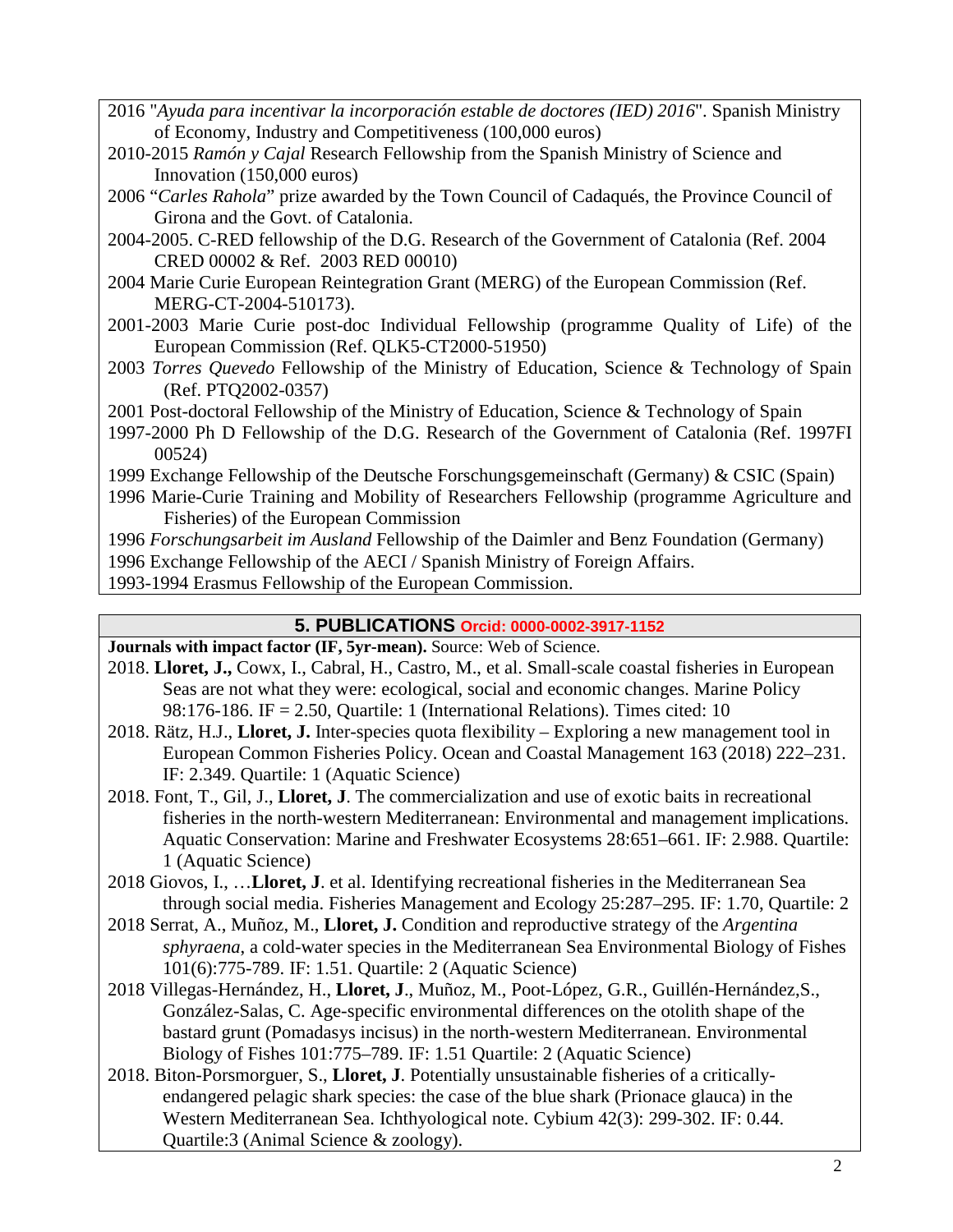- 2017 Brosset, P., Fromentin, J.M., Van Beveren, E., **Lloret, J.**, et al. Spatio-temporal patterns and environmental controls of small pelagic fish body condition from contrasted Mediterranean areas. Progress in Oceanography 151: 149–162. IF: 4.214. Quartile 1 (Aquatic Science) Times cited: 8
- 2016. **Lloret, J.**, Rätz, H.J., Lleonart, J., Demestre, M. Challenging the links between seafood and human health in the context of global change. Journal of the Marine Biological Association of the UK 96(1): 29–42 IF:1.129, Quartile: 3 (Marine &Freshwater Biology).Times cited:10
- 2016 Rätz, H.J., **Lloret, J.** Optimising sustainable management of mixed fisheries: Differentiating and weighting selective strategies. Ocean & Coastal Management 134:150-162. IF=1.994. Quartile: 2 (Aquatic Science) Times cited: 2
- 2016. Brosset, P., **Lloret, J.,** Muñoz, M., Fauvel, C., Van Beveren, E., Marques, V., Fromentin, J.M., éric Ménard, F., Saraux, C. Body reserves mediate trade-offs between life-history traits: new insights from small pelagic fish reproduction. Royal Society open science 3: 160202. [http://dx.doi.org/10.1098/rsos.160202.](http://dx.doi.org/10.1098/rsos.160202) IF=2.243 (Quartile 1 Aquatic Science) Times cited: 10
- 2016. Yuguo Xia, **Lloret,** J., Zhongjie Li, Tanglin Zhang, Shaowen Ye, Wei Li, Jing Yuan, H. A. C. C. Perera, Jiashou Liu. Status of two Coreius species in the Three Gorges Reservoir, China. J Chinese Journal of Oceanology and Limnology 34(1):19-3. IF: 0.684 , Quartile 4 (Marine  $&$  Freshwater Biology). Times cited=3
- 2016 Ferrer, D., **Lloret, J.**, Muñoz, M.; Faliex, E., Vila, S., Sasal, P. Links between parasitism, energy reserves and fecundity of European anchovy, *Engraulis encrasicolus*, in the northwestern Mediterranean Sea. Conservation Physiology 4: 1-13, IF=2.323, Quartile 1 (Biodiversity Conservation). Times cited: 8
- 2015 **Lloret, J.**, Sabatés, A., Muñoz, M. et al. How a multidisciplinary approach involving ethnoecology, biology and fisheries can help explain the spatio-temporal changes in marine fish abundance resulting from climate change. Global Ecology and Biogeography 24, 448– 461. IF:7.242, Quartile: 1 (Geography Physical) Times cited: 13
- 2015 Rätz, H.J., Casey, J., Holmes, S., **Lloret, J.,** Dörner, H., Mitrakis, N., Charef, A. An alternative reference point in the context of ecosystem-based fisheries management: maximum sustainable dead biomass. ICES Journal of Marine Science 72(8), 2257–2268. IF=2.472, Quartile: 1 (Fisheries) Times cited: 3
- 2015 Villegas-Hernández, H., Muñoz, M., **Lloret, J**. Reproductive traits of the pompano, *Trachinotus ovatus* (Linnaeus, 1758), in the north-western Mediterranean. Journal of the Marine Biological Association of the United Kingdom 96(5), 1053–1063. IF:1.129, Quartile: 3 (Marine & Freshwater Biology) Times cited: 1
- 2015. Buselic, I., Staglicic, N., **Lloret, J**., Matic-Skoko, S. Can restrictions in Mediterranean Artisanal Fisheries be Beneficial for Target Species? Acta Ichthyologica et Piscatoria 45 (1): 31–38. IF: 0.701, Quartile: 3 (Fisheries)
- 2015 Ferrer-Maza, D., Muñoz, M., **Lloret, J.**, Faliex, E., Vila, S., Sasal, P. Health and reproduction of red mullet, *Mullus barbatus,* in the western Mediterranean Sea. Hydrobiologia 753:189–204 IF: 2.212, Quartile: 1 (Aquatic Science). Times cited=5
- 2015 Villegas-Hernández, H., **Lloret, J.**, Muñoz, M. Reproduction, condition and abundance of the Mediterranean bluefish *(Pomatomus saltatrix*) in the context of sea warming. Fisheries Oceanography 24(1):42-56. IF:2.795, Quartile: 1 (Fisheries) Times cited: 6
- 2014 Villegas-Hernández, H., **Lloret, J**., Muñoz, M. Climate-driven changes in life-history traits of the bastard grunt *Pomadasys incisus* (Teleostei: Haemulidae) in the north-western Mediterranean. Mediterranean Marine Science 16(1): 21-30. IF=1.734, Quartile: 2 (Fisheries) Times cited: 8
- 2014 Villegas-Hernández, H., Muñoz, M., **Lloret, J**. Life-history traits of temperate and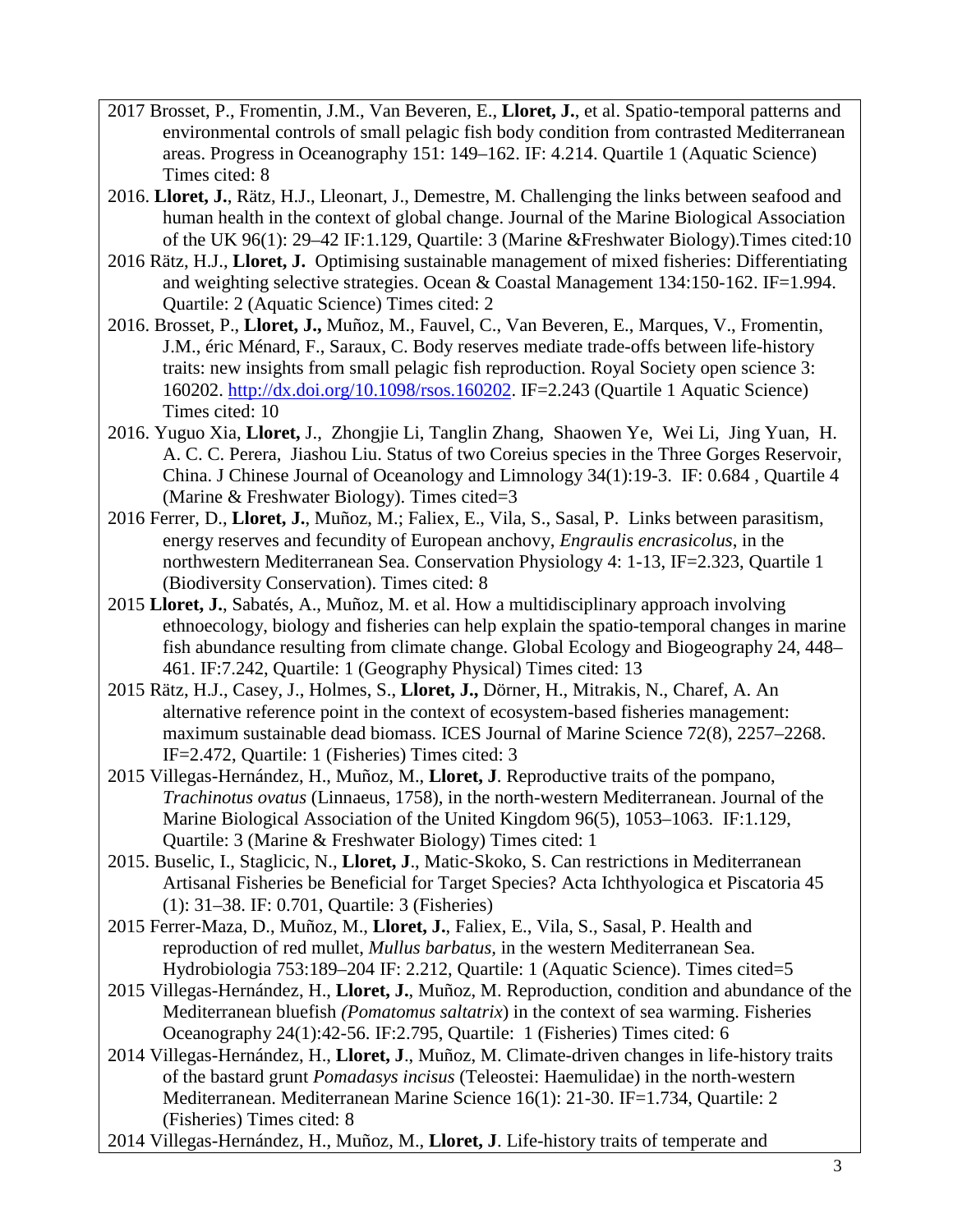thermophilic barracudas (Teleostei: Sphyraenidae) in the context of sea warming in the Mediterranean Sea. Journal of Fish Biology 84, 1940–1957. IF: 1.836, Quartile: 2 (Fisheries) Times cited: 8

- 2014 **Lloret J.**, Garrote, A., Balasch, N., Font, T. Estimating recreational fishing tackle loss in Mediterranean coastal areas: Potential impacts on wildlife. Aquatic Ecosystem Health & Management, 17:2, 179-185. IF=1.13, Quartile: 3 (Environmental Sciences) Times cited: 2
- 2014 Ferrer-Maza, D., **Lloret, J**., Muñoz, M., Faliex, E., Vila S., Sasal, P. Parasitism, condition and reproduction of the European hake (*Merluccius merluccius*) in the NW Mediterranean Sea. ICES Journal of Marine Science 71(5), 1088–1099; IF=2.472, Quartile: 1 (Fisheries) Times cited: 15
- 2014 Font, T., **Lloret, J**. Biological and ecological impacts derived from recreational fishing in Mediterranean coastal areas. Reviews in Fisheries Science & Aquaculture 22(1):73–85. IF=2.545, Quartile: 1 (Fisheries) Times cited: 26
- 2013 Rätz, H.J., Charef, A., Abella, A., Colloca F., Ligas, A., Mannini, A., **Lloret, J**. A mediumterm, stochastic forecast model to support sustainable, mixed fisheries management in the Mediterranean Sea. Journal of Fish Biology 83: 921–938. IF: 1.9, Quartile: 2 Times cited: 3
- 2013 **Lloret, J**., Font, T. A comparative analysis between recreational and professional fisheries in a Mediterranean coastal area. Fisheries Management and Ecology 20, 148–160. IF: 1.70, Quartile: 2 Times cited: 38
- 2013 Muñoz, M., **Lloret, J**., Vila, S. Effects of artisanal fisheries on the scorpaenids (*Scorpaena* spp.) in the marine protected area of Cap de Creus (NW Mediterranean). Fisheries Research 138:146-151. IF: 1.89, Quartile: 2 Times cited: 9
- 2012 **Lloret, J**., Muñoz, M., Casadevall, M. Threats posed by artisanal fisheries to the reproduction of coastal fish species of a Mediterranean marine protected area. Estuarine Coastal and Shelf Science 113:133-140. IF: 2.62, Quartile: 1, Times cited: 25
- 2012 **Lloret, J**., Faliex E., Shulman, G.E., Raga, J.A., Muñoz, M., Casadevall, M., Ahuir-Baraja, A.E., Montero, F.E., Reoullés-Albelda A., Cardinale, M., Ratz, H.J., Vila, S., Ferrer, D. Fish health and fisheries, implications for stock assessment and management: the Mediterranean example. Reviews in Fisheries Science, 20 (3): 1-16. IF: 2.50, Quartile: 2, Times cited: 28
- 2012 Martín, P., Sabatés, A., **Lloret J**., Martin-vide, J. Climate modulation of fish populations: the role of the Western Mediterranean oscillation (WeMO) in sardine (*Sardina pilchardus*) and anchovy (*Engraulis encrasicolus*) production in the north-western Mediterranean. Climatic change 110: 925-939. IF: 4.91, Quartile: 1, Times cited: 50
- 2011 Font, T., **Lloret, J.** Biological implications of recreational shore angling and harvest in a marine reserve: the case of Cape Creus. Aquatic Conservation: Mar. Freshw. Ecosyst. 21: 210–217. IF: 2.22, Quartile: 1, Times cited: 26
- 2011 Font, T., **Lloret, J.** Socioeconomic implications of recreational shore angling for the management of coastal resources in a Mediterranean marine protected area. Fisheries Research 108: 214–217. IF: 1.89, Quartile: 1, Times cited: 15
- 2010 **Lloret, J.** Human health benefits supplied by Mediterranean marine biodiversity. Marine Pollution Bulletin 60: 1640–1646. IF: 3.12, Quartile: 1, Times cited: 50. Top 10 most downloaded from this journal in 2011.
- 2010 Muñoz, M., C. Dimitriadis, M. Casadevall, S. Vila, E. Delgado, **J. Lloret** and F. Saborido-Rey. Female reproductive biology of the bluemouth *Helicolenus dactylopterus dactylopterus*: spawning and fecundity. Journal of Fish Biology 77: 2423–2442. IF: 1.85, Quartile: 2, Times cited: 25
- 2009 Hidalgo, M., E. Massutí, B. Guijarro, J. Moranta, L. Ciannelli, **J. Lloret**, P. Oliver, N C Stenseth. Population effects and changes in life history traits in relation to phase transitions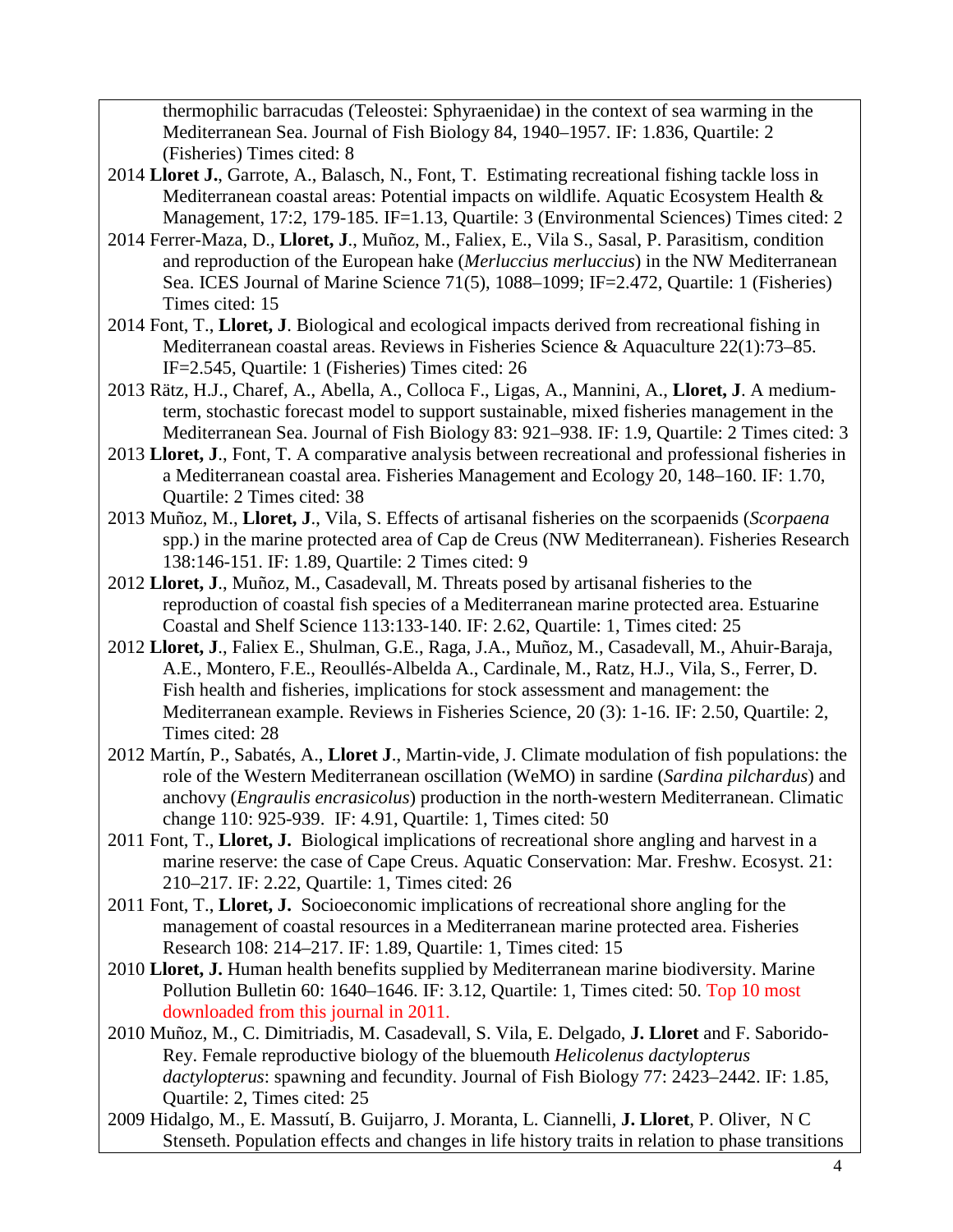induced by long-term fishery harvesting: European hake (*Merluccius merluccius*) off the Balearic Islands. Canadian Journal of Fisheries Aquatic Sciences 66: 1355–1370. IF: 2.63, Quartile: 1, Times cited: 28

- 2008 Carbonell, A., **J. Lloret**, M. Demestre. Relationship between condition and recruitment success of red shrimp (*Aristeus antennatus*) in the Balearic Sea (north-western Mediterranean). Journal of Marine Systems 71: 403–412. IF: 2.56, Quartile: 1, Times cited:22
- 2008 **Lloret J.,** and V. Riera. Evolution of a Mediterranean coastal zone: human impacts on the marine environment of Cape Creus. Environmental Management 42:977–988. IF: 1.98, Quartile: 2, Times cited: 38
- 2008 **Lloret**, J., N. Zaragoza, D. Caballero, V. Riera. Biological and socioeconomic implications of recreational boat fishing for the management of fishery resources in the marine reserve of Cap de Creus (NW Mediterranean). Fisheries Research 91: 252–259. IF: 1.89, Quartile: 1, Times cited: 91. Top 10 most cited article 2008-2010
- 2008 **Lloret J.**, N. Zaragoza, D. Caballero, V. Riera. Impacts of recreational boating on the marine environment of Cap de Creus (Mediterranean Sea). Ocean & Coastal Management 51:7449–754. IF: 1.54, Quartile: 1, Times cited: 69
- 2008 **Lloret J.**, N. Zaragoza, D. Caballero, M. Casadevall, V. Riera. Spearfishing pressure on fish communities in rocky coastal habitats in a Mediterranean marine protected area. Fisheries Research 94:84-91. IF: 1.89, Quartile: 1, Times cited: 94
- 2008 **Lloret, J.,** M. Demestre, J. Sánchez-Pardo. Lipid reserves of European hake (*Merluccius merluccius*) in the Mediterranean Sea. Vie et Milieu 58 (1) 75-85. IF: 0.61, Quartile: 4, Times cited: 27
- 2008 Hidalgo M, Massutí E, Moranta J, Cartes J, **Lloret J**, Oliver P and Beatriz Morales-Nin. Seasonal and short spatial patterns in European hake (*Merluccius merluccius*, L) recruitment process at the Balearic Islands (NW Mediterranean): the role of environment on distribution and condition. Journal of Marine Systems 71: 367–384. IF: 2.56, Quartile: 1, Times cited: 51
- 2007 **Lloret**, **J.,** M. Demestre, J. Sánchez-Pardo. Lipid reserves of red mullet (*Mullus barbatus*) during spawning in the north-western Mediterranean: influence of habitat characteristics and fishing. Scientia Marina 71(2): 269-277. IF: 1.41, Quartile: 3, Times cited: 34
- 2006 Sabatés, A., P. Martín, **J. Lloret** & V. Raya. Sea warming and fish distribution: the case of the small pelagic fish, *Sardinella aurita*, in the western Mediterranean. Global Change Biology 12:2209-2219. IF: 8.04, Quartile: 1, Times cited: 171
- 2006 Gómez, S., **Lloret, J.,** Demestre, M. and V. Riera. The decline of the artisanal fisheries in Mediterranean coastal areas: The case of Cap de Creus (Cape Creus). Coastal Management 34(2):217-232. IF: 1.41, Quartile: 3, Times cited: 71 Top 10 most cited article 2006-2008
- 2005. Rätz, H.J. and **J. Lloret**. Long-term variability of growth and recruitment of cod (*Gadus morhua*) off Greenland". ICES Journal of Marine Science 62: 1310-1321. IF: 2.47, Quartile: 1, Times cited: 19
- 2005. **Lloret**, **J.,** R. Galzin, L. Gil de Sola, A. Souplet and M. Demestre Habitat related differences in lipid reserves of some exploited fish species in the north-western Mediterranean continental shelf. Journal of Fish Biology 67:51-65. IF: 1.85, Quartile: 2, Times cited: 49
- 2004. **Lloret**, **J.,** I. Palomera, J. Salat and I. Solé. Impact of freshwater input and wind on landings of anchovy (*Engraulis encrasicolus*) and sardine (*Sardina pilchardus*) in shelf waters surrounding the Ebre River delta (north-western Mediterranean). Fisheries Oceanography 13:2, 102-110. IF: 2.77, Quartile: 1, Times cited: 165
- 2003. **Lloret J.,** and S. Planes. Condition, feeding and reproductive potential of white seabream (*Diplodus sargus*) as indicators of habitat quality and the effect of protection in the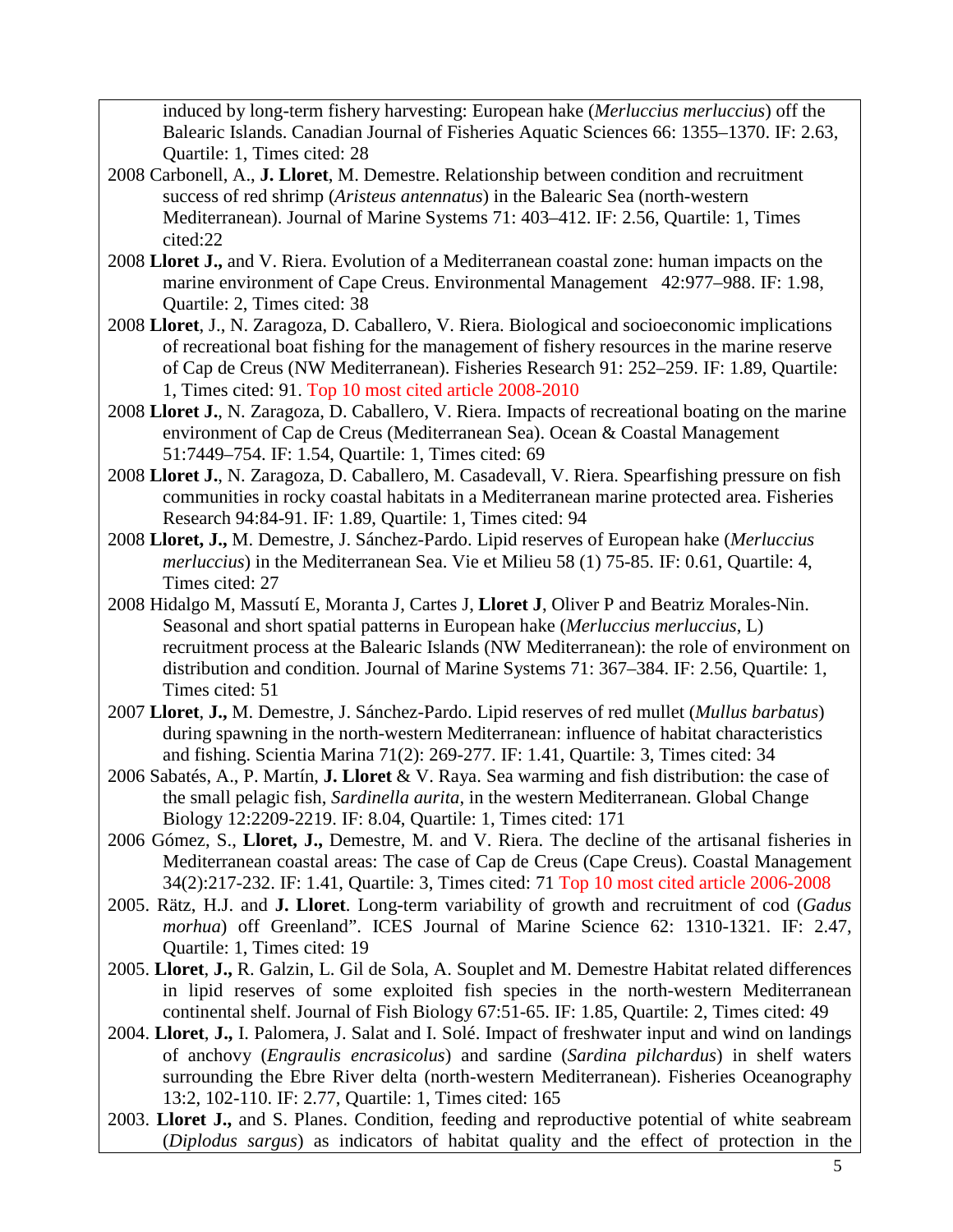northwestern Mediterranean". Marine Ecology Progress Series 248:197-208. IF: 3.09, Quartile: 1, Times cited: 107

- 2003. Rätz, H.J., **J. Lloret**. Variation in fish condition between Atlantic cod (*Gadus morhua*) stocks and implications for their management. Fisheries Research 60:369-380. IF: 1.89, Quartile: 1, Times cited: 166
- 2002. **Lloret, J**., Gil de Sola, L., Souplet, A. and Galzin, R. Effects of large-scale habitat variability on condition of demersal exploited fish in the north-western Mediterranean. ICES Journal of Marine Science 59:1215-1227. IF: 2.47, Quartile: 1, Times cited: 85
- 2002 **Lloret J.,** and J. Lleonart. Recruitment dynamics of eight fishery species in the Northwestern Mediterranean Sea. Scientia Marina 66(1):77-82. IF: 1.41, Quartile: 3, Times cited: 36
- 2001 **Lloret, J.,** J. Lleonart, I. Solé and J. M. Fromentin. Fluctuations of landings and environmental conditions in the NW Mediterranean Sea. Fisheries Oceanography 10(1):33- 50. IF: 2.77, Quartile: 1, Times cited: 172
- 2000 **Lloret**, **J.,** J. Lleonart and I. Solé. Time series modelling of landings in Northwest Mediterranean Sea. ICES Journal of Marine Science 57:171-184. IF: 2.47, Quartile: 1, Times cited: 66
- 2000 **Lloret, J.** and H.J. Rätz. Condition of cod (*Gadus morhua*) off Greenland during 1982-98. Fisheries Research 48:79-86. IF: 1.89, Quartile: 2, Times cited: 66
- 1995 Stein M. and **J. Lloret**. Stability of Water Masses Impact on Cod Recruitment Off West Greenland?. Fisheries Oceanography 4:3, 230-237. IF: 2.77, Quartile: 1, Times cited: 5

### **Books and book chapters**

- 2017. Gómez, S., **Lloret, J.** The SSF Guidelines as a tool for marine stewardship in the Mediterranean: the case of the Cap de Creus Marine Protected Area. In: The Small-Scale Fisheries Guidelines Global Implementation (edited by Svein Jentoft et al.). 812 pp. Springer, Germany. ISBN 978-3-319-55074-9
- 2016. Gómez, S., **Lloret, J**. *La pesca artesanal a Cap de Creus: una mirada al futur*. Parc Natural de Cap de Creus. ISBN 978-84-393-9511-9
- 2015. **Lloret, J.** *Ecosistemas marinos y salud humana: riesgos y beneficios procedentes del mar*  (Marine ecosystems and human health: risks and benefits from the sea). In: *Nutrición y Salud* (Nutrition & Health). Ed: J. Ordovás. Mediterráneo Económico, Cajamar Caja Rural ISBN-13: 978-84-95531-69-8
- 2014 **Lloret**, J., Shulman, G., Love, M. Condition and health indicators of exploited marine fishes**.** 318 pp. Wiley-Blackwell (ISBN: 978-0-470-67024-8). Full book <http://eu.wiley.com/WileyCDA/WileyTitle/productCd-047067024X.html>
- 2014. **Lloret, J.** *La mar de Cap de Creus i el Golf de Roses*. Chapter 6. In: *Patrimoni Natural de Catalunya*. Ed: Martí Boada. 304 pp. Enciclopèdia Catalana. ISBN: 978-84-412-1954-0. http://enciclopedia-catalana.cat/obres/patrimoni-natural-de-catalunya/
- 2011 M. Casadevall, **J. Lloret**. and M. Muñoz (editors). "*Home vs Mar"*. 111 pp. Published by Documenta Universitaria, Girona, Spain. ISBN 978-84-9984-099-4. http://www.amazon.com/Home-Quaderns-Ambient-Catalan-Edition-ebook/dp/B00IE663AI
- 2010. **Lloret, J**. Environmental Impacts of Recreational Activities on the Mediterranean Coastal Environment: The Urgent Need to Implement Marine Sustainable Practices and Ecotourism (Chapter 5). In: Ecotourism: Management, Development and Impact. A. Krause and E. Weir (eds.). Nova Science Publishers, New York, ISBN 978-1-60876-724-3. [https://www.novapublishers.com/catalog/product\\_info.php?products\\_id=11056](https://www.novapublishers.com/catalog/product_info.php?products_id=11056)
- 2009. **Lloret**, J., Demestre, M., Casadevall, M., Muñoz, M. Towards new approaches to fisheries management in the Mediterranean Sea (Chapter 3). In: Fisheries: Management, Economics and Perspectives. Nelson F. McManus & David S. Bellinghouse (eds.). Nova Science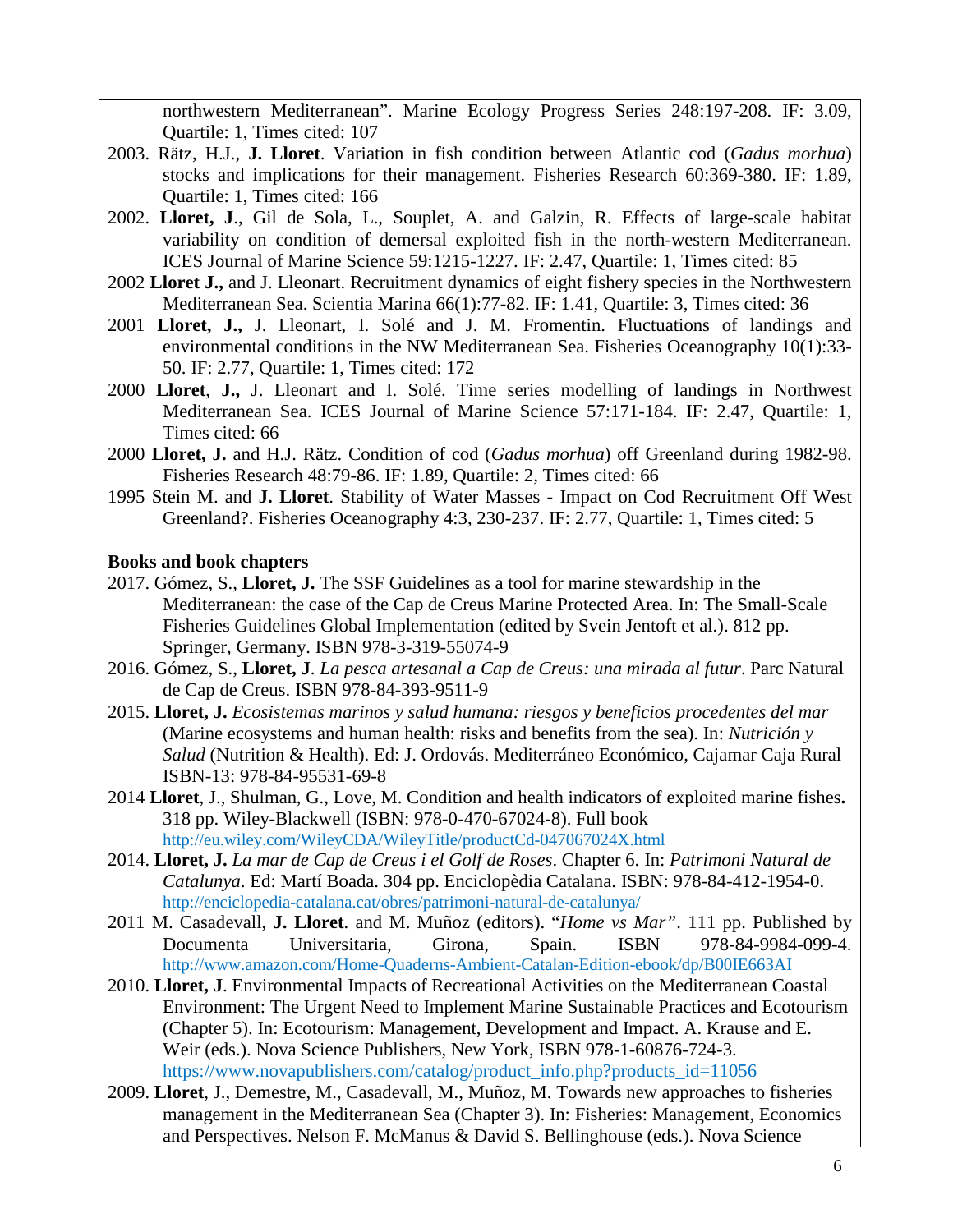Publishers, New York, US, ISBN: 978-1-60692-303-0. [https://www.novapublishers.com/catalog/product\\_info.php?products\\_id=8624](https://www.novapublishers.com/catalog/product_info.php?products_id=8624)

### **Other publications (reports, peer reviewed publications without IF, etc)**

- 2018 Font, T., Lloret, J. Improving the efficiency of marine protected areas (MPAs) as fisheries management tools and benefits from involving the small-scale fisheries sector. In: Regional Conference on building a future for sustainable small-scale fisheries in the Mediterranean and the Black Sea. Ed. by Srour et al. FAO Fisheries and Aquaculture Proceedings nr 58
- 2018 Science for Policy Report STECF-18-08. Edited by Bailey et al.. European Commission
- 2018 Science for Policy Report STECF-18-02. Edited by Clara Ulrich & Hendrik Doerner. European Commission
- 2017 Science for Policy Report STECF-17-08. Edited by Dominic Rihan and H. Doerner. European Commission. ISBN 978-92-79-67480-8
- 2017 Science for Policy Report 17-02. Edited by Clara Ulrich & Hendrik Doerner. European Commission. ISBN 978-92-79-67488-4
- 2017 Science for Policy Report PLEN-17-01. Edited by Clara Ulrich & Hendrik Doerner. European Commission. ISBN 978-92-79-68083-0
- 2016 Font, T., **J. Lloret**. Code of conduct on recreational fishing in marine protected areas. MedPAN North.45 pp.
- 2013 Font, T., **J. Lloret**. *La pesca de recreo en las 10 Áreas LIC del proyecto LIFE+Indemares*. 150 pages.
- 2012 T. Font, **J. Lloret** and C. Piante Recreational fishing within Marine Protected Areas in the Mediterranean. MedPAN North Project. Published by WWF & Parc National de Port Cros, France. 160 pages. ISBN 979-10-92093-03-2
- 2011 Abella, J. A.; Cardinale, M.; Martin, P.; García Rodriguez, M. Colloca, F.; Fiorentino, F.; Knittweis, L.; **Lloret, J**.; et al. Scientific, Technical and Economic Committee for Fisheries. Assessment of Mediterranean Sea stocks -part 1 (STECF-11-08). ISBN 978-92-79-22171-2
- 2011. Abella J. A., Cardinale M., Martin P., García Rodriguez M., Sala A., Accadia P., Colloca, F., Fiorentino F., Knittweis L., Ligas, A., Lloret J., et al. Scientific, Technical and Economic Committee for Fisheries. Report of the SGMED-10-03 Working Group on the Mediterranean Part II. European Commission. ISBN 978-92-79-20807-2
- 2010. Science for Policy Report SGMED-10-03 Working Group on the Mediterranean Part II. European Commission. ISBN 978-92-79-20182-0
- 2010. Science for Policy Report SGMED-10-02 European Commission. ISBN 978-92-79-18754-4
- 2010 Science for Policy Report SGMED-10-01. European Commission. ISBN 978-92-79-15797-4
- 2010 Science for Policy Report SGMED-09-03. European Commission. ISBN 978-92-79-15798-1
- 2009 Science for Policy Report SG-MED 09-01 European Commission. ISBN 978-92-79-12607-9
- 2006 **J. Lloret.** The Mediterranean sides of the Pyrenees. Scientific report. In: UNESCO's nomination of the list of World Heritage. Ed. by J. Cabezas. Consell Comarcal de l'Alt Empordà (Spain) and Conseil de Développement Pays Pyrénés-Méditerranée (France).
- 2006**. J. Lloret** and V. Riera. The marine environment of Cape Creus and Gulf of Roses. Revista de Girona 236:6-15.
- 2006 **J. Lloret** et al. Variability of physical factors relevant to fisheries production in the Mediterranean Sea, North Sea and Baltic Sea. Boletín Instituto Español de Oceanografía 22  $(1-4)$ : 73-82
- 2005 H.-J. Rätz, C. Stransky and **J. Lloret.** Groundfish Survey Results for Cod off Greenland 1982-2004. ICES North-western Working Group. Working paper. 19pp
- 2005 I. Palomera and **J. Lloret.** Impact Of Climate Change on NW Mediterranean Fisheries. In: Global warming and the world's fisheries - case studies. WWF Publications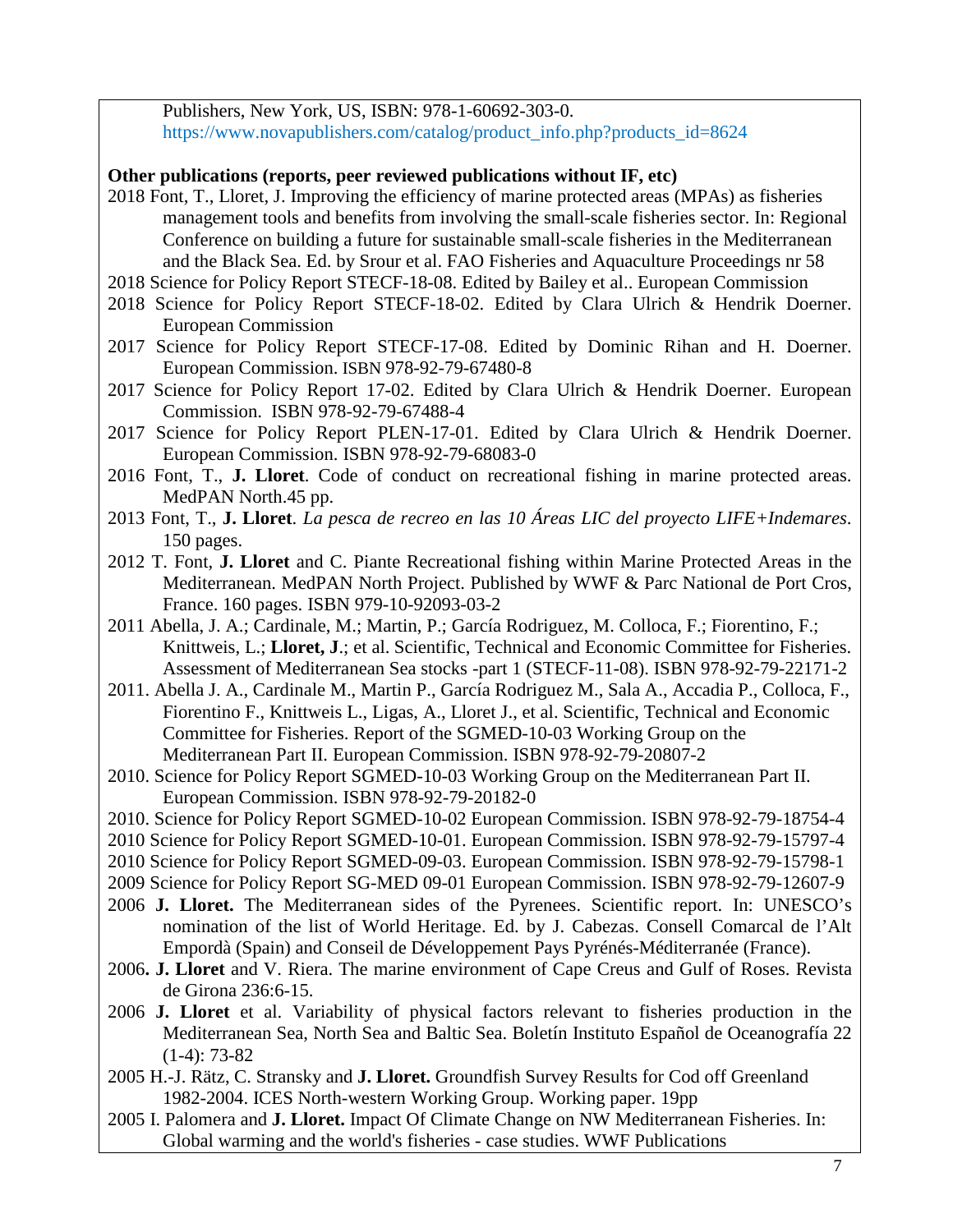- 2004 **J. Lloret**. Assessment of the maritime recreational activities in the Natural Park of Cap de Creus. Tech. Rep. D.G. Environment of the Government of Catalonia
- 2003 S. Gómez and **J. Lloret**. Assessment of the artisanal fisheries in the Natural Park of Cap de Creus. Tech. Rep. D.G. Environment of the Government of Catalonia
- 2003 Palomera, I., Salat, J., **Lloret, J** Impact of riverine inputs on pelagic ecosystems**.** In: P. Arrojo and L. Del Moral (eds.), La directiva marco del agua: realidades y futuros. FNCA. University of Zaragoza. Junta de Andalucía, pp. 273-288.
- 2001 M. Stein and **J. Lloret**. "Forecasting of air and water temperatures for fishery purposes with selected examples from Northwest Atlantic". Journal of Northwest Atlantic Fisheries Science 29:23-30 (Canada)
- 2000 H.-J. Rätz, **J. Lloret**, J. Casey, A. Aglen, S. A. Schopka, L. O'Brien and P. Steingrund. Variation in fish condition between Atlantic cod (*Gadus morhua*) stocks and implications for their management. ICES CM 2000/V:07(2000)
- 1999 H.-J.Rätz, M. Stein and **J. Lloret**. "Variation in Growth and Recruitment of Atlantic Cod (*Gadus morhua*) off Greenland During the Second Half of the 20th. Century". Journal of Northwest Atlantic Fisheries Science 25:163-173 (Canada)
- 1999 H.J. Rätz and **J. Lloret**. Assessment of Thorny Skate (*Raja radiata*) in NAFO Subarea 1 and ICES Div. XIVb Based on Survey Indices, 1982-98. NAFO SCR Doc. 99/33.
- 1999 H.J. Rätz and **J. Lloret**. Assessment of American Plaice (*Hippoglossoides platessoides*) in NAFO Subarea 1 and ICES Div. XIVb Based on Survey Indices, 82-98. NAFO SCR Doc. 99/21.
- 1999 M. Stein and **J. Lloret**. Environmental Indices–Predicting Air Temperatures and Water Temperatures in the Northwest Atlantic by Time Series Analysis. NAFO SCRDoc. 99/7.
- 1998. M. Stein, **J. Lloret** and H.J. Rätz. North Atlantic Oscillation (NAO) Index-Environmental Variability Effects on Marine Fisheries?. NAFO SCR Doc. 98/20.
- 1998 H.J. Rätz and **J. Lloret**. Checking of Some Conventional Management Reference Points for the Cod Stock off Greenland. NAFO SCR Doc. 98/4.
- 1997 **J. Lloret**. "Population Dynamics of American plaice (*Hippoglossoides platessoides*) off West Greenland (NAFO Div.1B-1F), 1982-94". NAFO Sci. Coun. Studies, 30: 89-107 (Canada).
- 1996 M. Stein and **J. Lloret**. "Impact of Anomalous Oceanographic Conditions. Stability of Water Masses - Impact on Cod Recruitment Off West Greenland". NAFO Sci. Coun. Studies, 24: 81-86. (Canada)
- 1995 **J. Lloret**. Stock Abundance and Biomass, Distribution and Length Structure of American plaice (*Hippoglossoides platessoides*) Off West Greenland (NAFO Div. 1B-1F, 0-400m), 1982-94. NAFO SCR Doc. 95/5 Serial No. N2506.

### **6. RESEARCH ACTIVITIES**

**Projects** (when coordinated by J. Lloret appears in **bold**):

TITLE: Blue Growth and conservation of marine resources in the Mediterranean: safeguarding MPAs in order to achieve Good Environmental Status (PHAROS4MPAs) FUNDING: EU INTERREG programme FROM: 02/2018 TILL: 10/2019 COORDINATION: **J. Lloret** (at the UdG). BUDGET: 158,000€ (UdG): 1.000.000 €(total) NUMBER OF SCIENTISTS WHO PARTICIPATED: 15

TITLE: The omega 3 fatty acids and the quality of seafood in the Costa Brava region (Omega 3). FUNDING: EU FLAG-EFF program& Autonomous Gvt of Catalonia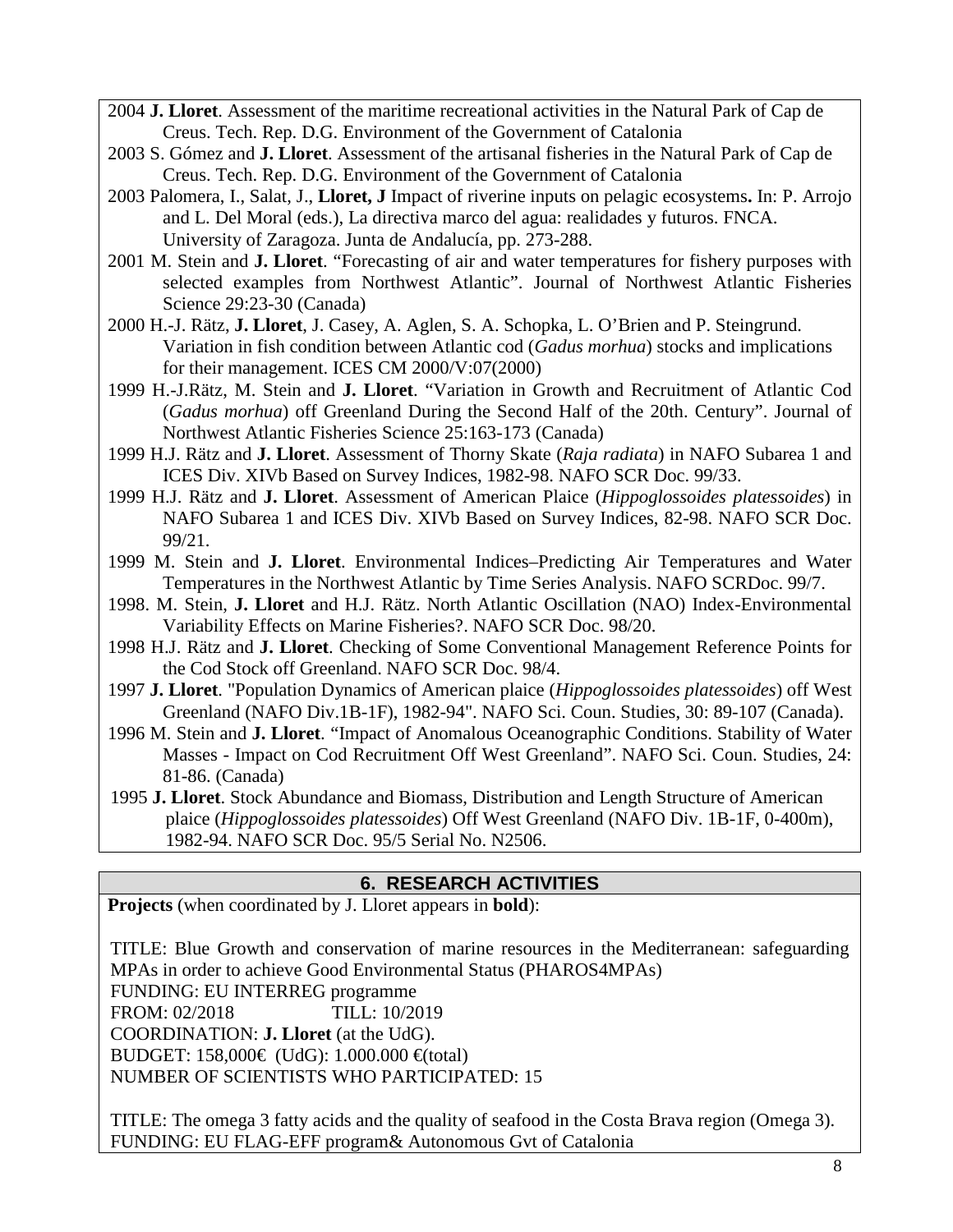FROM: 07/2018 TILL: 10/2019 COORDINATION: **J. Lloret** BUDGET: 150,000€ NUMBER OF SCIENTISTS WHO PARTICIPATED: 3

TITLE: Benefits of marine protected areas to human health and wellbeing FUNDING: MedPAN small projects (MAVA Foundation & Prince II Albert of Monaco Foundation) FROM: 07/2018 TILL: 10/2019 COORDINATION: **J. Lloret** BUDGET: 27,000€ NUMBER OF SCIENTISTS WHO PARTICIPATED: 3

TITLE: Marine protected areas: network(s) for enhancement of sustainable fisheries in EU Mediterranean waters (SAFENET) FUNDING: European Commission, Ref. SI2.721708 FROM: 01/2016 TILL: 12/2018 COORDINATION: **J. Lloret** (at the UdG), J. Claudet (CNRS France, global coordinator). BUDGET: 55,904€ (UdG); 624,925€ (total) NUMBER OF SCIENTISTS WHO PARTICIPATED: 20

TITLE: Marine biodiversity and human health in the marine protected area of Cap de Creus FUNDING: Park's Service of the Gvt. of Catalonia & Caixabank Foundation FROM: 08/2017 TILL: 01/2018 COORDINATION: **J. Lloret**. BUDGET: 20,000€ NUMBER OF SCIENTISTS WHO PARTICIPATED: 4

TITLE: Monitoring of artisanal fisheries in the marine reserve of Cap de Creus FUNDING: MPA of Cap de Creus, Govt. of Catalonia (*Generalitat de Catalunya*) FROM: 01/2003 TILL: 12/2017 COORDINATION: **J. Lloret** BUDGET: 65,000€ NUMBER OF SCIENTISTS WHO PARTICIPATED: 3

TITLE: Impact of climate change and fisheries on the species of the genus *Molva* in the Mediterranean and the North Atlantic. FUNDING: University of Girona, Ref. MPCUdG2016 FROM: 01/2016 TILL: 12/2018 COORDINATION: **J. Lloret** & M. Muñoz BUDGET: 22,500 NUMBER OF SCIENTISTS WHO PARTICIPATED: 3

TITLE: «Améliorer l'efficacité des AMP comme outils de gestion des pêches et bénéfices potentiels de l'implication de la pêche artisanale» FUNDING: MedPAN network of marine protected areas in the Mediterranean FROM: 11/2015 TILL: 03/2016 COORDINATION: **J. Lloret** BUDGET:  $5,000 \in$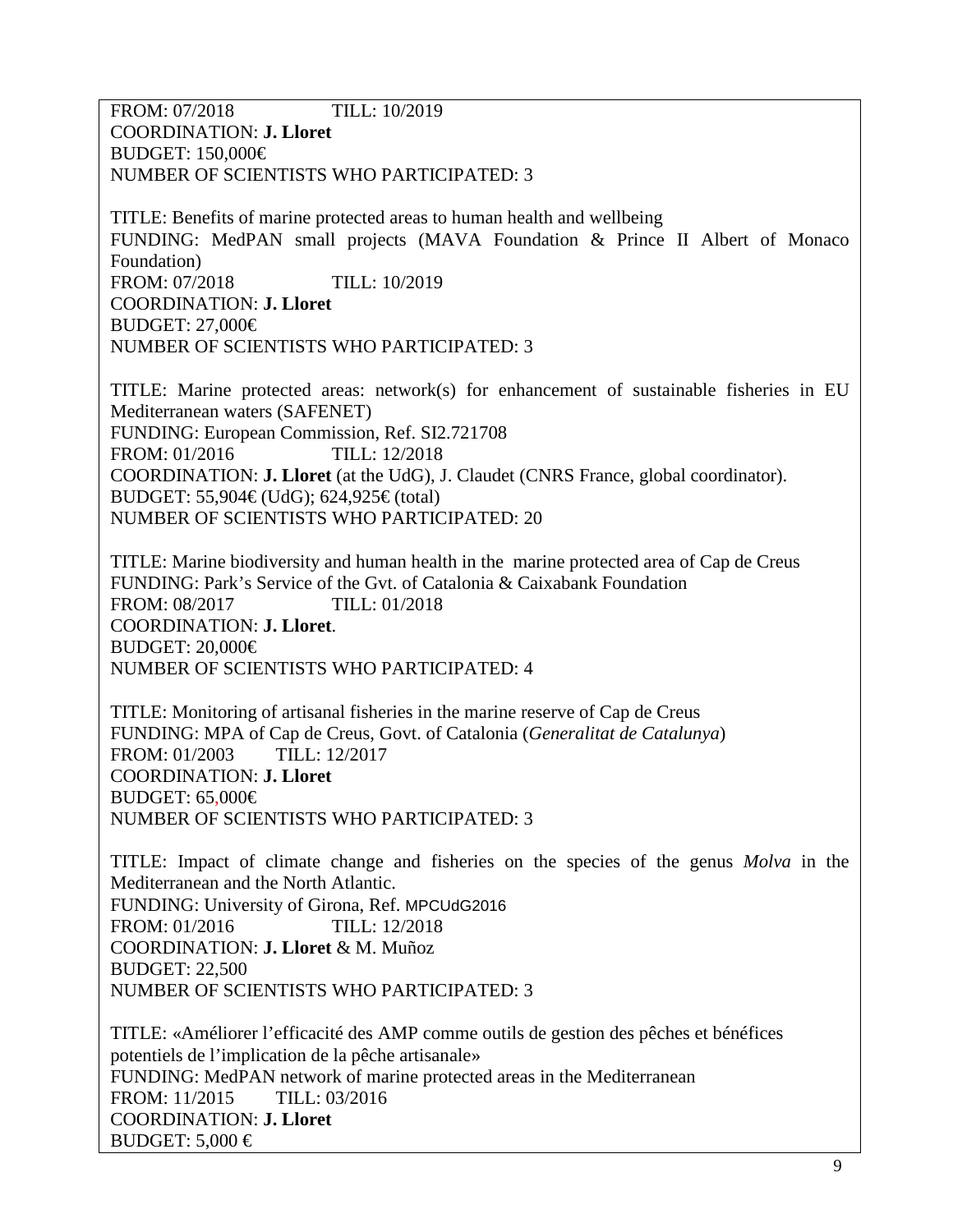### NUMBER OF SCIENTISTS WHO PARTICIPATED: 2

TITLE: Scientific platform and website "Fish & Human health" FUNDING: Catalan Fishmonger's Association, Supermarkets La Sirena, Spanish Ministry of Economy and Competitiveness, Catalan Agency of Health (Government of Catalonia), UdG FROM: 06/2014 TILL: 12/2017 COORDINATION: **J. Lloret** TOTAL BUDGET:  $3.500 \in$ NUMBER OF SCIENTISTS WHO PARTICIPATED: 6

TITLE: Responsible recreational fisheries in the MPAs of Cape Creus and Medes-Montgrí FUNDING: Govt. of Catalonia, Marine Reserve of Medes Islands FROM: 10/2015 TILL: 12/2015 COORDINATION: **J. Lloret** TOTAL BUDGET:  $3.000 \in$ NUMBER OF SCIENTISTS WHO PARTICIPATED: 2

TITLE: Impact of Global Change on exploited fish species: the case of *Molva* species in Icelandic and Mediterranean waters FUNDING: NILS Mobility project- EEA grants Iceland-Liechtenstein-Norway. Ref 007-ABEL-IM-2014B FROM: 02/2015 TILL: 10/2015 COORDINATION: **J. Lloret** TOTAL BUDGET: 2,981€ NUMBER OF SCIENTISTS WHO PARTICIPATED: 2

TITLE: Tackling major impacts of recreational fishing FUNDING: Fonds Français pour l'Environnement Mondial, Mava Foundation & Prince Albert II of Monaco Foundation. MedPAN Small projects. FROM: 09/2014 TILL: 03/2016 COORDINATION: **J. Lloret** TOTAL BUDGET: 26,000€ NUMBER OF SCIENTISTS WHO PARTICIPATED: 2

TITLE: E-CATE : Evaluation de la Connectivité entre Aires marines protégées et rôle des habitats Essentiels FUNDING: Total Fondation PARTNERS: Univ. of Perpignan & CNRS (France), University of Barcelona (Spain) FROM: 01/2014 TILL: 12/2016 COORDINATION: **J. Lloret** (at the UdG); P. Lenfant (Univ. Perpignan, France, global coord.). TOTAL BUDGET: 322,000€ NUMBER OF SCIENTISTS WHO PARTICIPATED: 10

TITLE: Relationship between parasitism, condition and reproductive potential of exploited fish FUNDING: Spanish Govt., Ministry of Science & Innovation, *Subprograma de Proyectos de investigación fundamental no* orientada, Ref. CTM2009-08602 (subprograma MAR) PARTNERS: Univ. of Perpignan & CNRS (France) FROM: 01/2010 TILL: 06/2013 COORDINATION: **J. Lloret**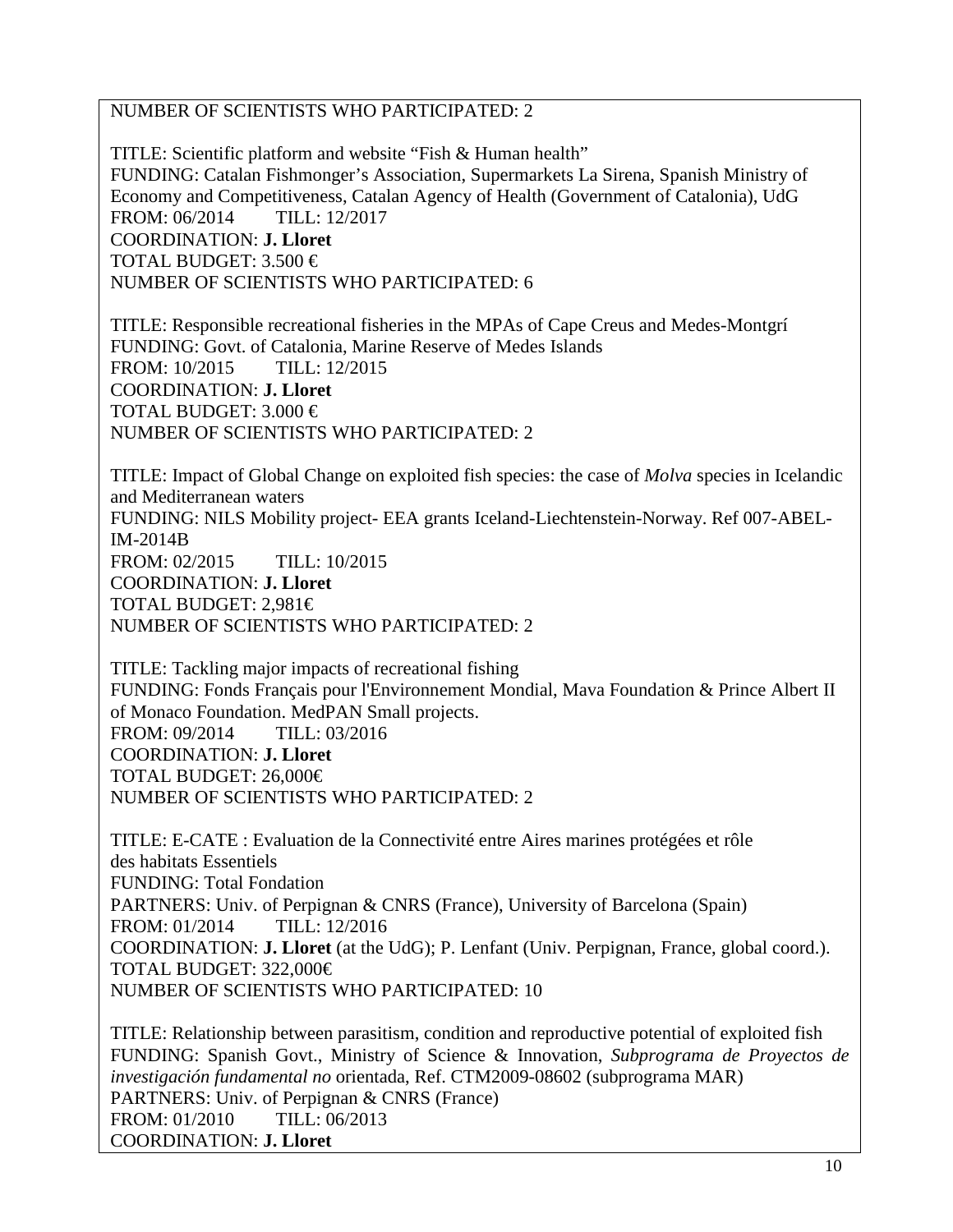TOTAL BUDGET: 84,700€ NUMBER OF SCIENTISTS WHO PARTICIPATED: 6

TITLE: Analysis of recreational fisheries in 10 LIC areas, project LIFE+INDEMARES FUNDING: EU-LIFE / Fundación Biodiversidad / Ministerio de Agricultura, Alimentación y Medio Ambiente PARTNERS: FROM: 08/2013 TILL: 12/2013 COORDINATION: **J. Lloret** TOTAL BUDGET: 17,800€ NUMBER OF SCIENTISTS WHO PARTICIPATED: 3

TITLE: Recreational fisheries in Mediterranean Marine protected areas FUNDING: National Park of Port Cros (France)<br>FROM: 08/2011 TILL: 07/2012 FROM: 08/2011 COORDINATION: **J. Lloret** TOTAL BUDGET: 8,958€ NUMBER OF SCIENTISTS WHO PARTICIPATED: 2

TITLE: Assessment of maritime activities of the marine reserve of Montgrí-Illes Medes to establish the management plan (PRUG) FUNDING: Govt. of Catalonia (*Generalitat de Catalunya*), Dep. Environment FROM: 08/2011 TILL: 11/2011 COORDINATION: **J. Lloret** TOTAL BUDGET: 11,000€ NUMBER OF SCIENTISTS WHO PARTICIPATED: 3

TITLE: Impact of climate change on coastal marine resources: Cap de Creus case study FUNDING: Abertis Foundation, Ref. 1018-100305-00 PARTNERS: CSIC, UAB, UPC FROM: 25/06/2010 TILL: 31/10/2011 COORDINATION: **J. Lloret** TOTAL BUDGET: 22,300€ NUMBER OF SCIENTISTS WHO PARTICIPATED: 8

TITLE: Coastal fisheries: Integration of Biological And Socioeconomic aspects of artisanal and recreational fisheries for the preservation of coastal fishes. FUNDING: European Science Foundation, Ref. Coastal Fisheries FROM: 14/09/2011 TILL: 16/09/2011 COORDINATION: **J. Lloret** and K. Erzini TOTAL BUDGET: 12,000€ NUMBER OF SCIENTISTS WHO PARTICIPATED: 18

TITLE: Environmental assessment in the marine reserve of Cap de Creus in order to establish the management plan (PRUG). FUNDING: Govt. of Catalonia, DG Environment FROM: 03/2008 TILL: 12/2011 COORDINATION: **J. Lloret** TOTAL BUDGET: 72,000€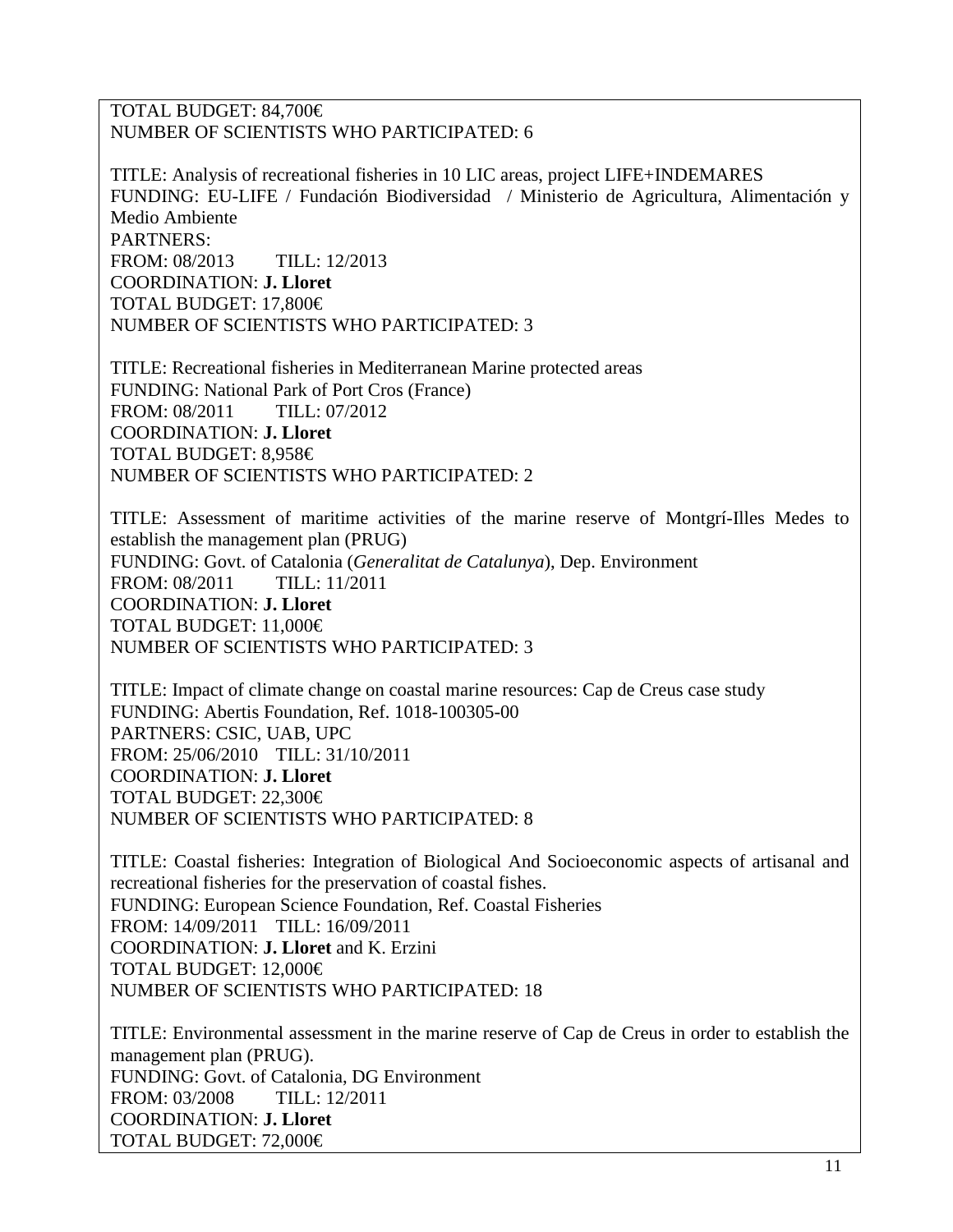#### NUMBER OF SCIENTISTS WHO PARTICIPATED: 1

TITLE: Health of exploited fish: exploring interdisciplinary ways to integrate fish condition in the assessment and management of marine resources and habitats. FUNDING: Spanish Govt., Ministry of Science and Innovation. *Acción Complementaria Ref.* CTM2009-07342-E/MAR FROM: 15/03/2010 TILL: 15/12/2010 COORDINATION: **J. Lloret** TOTAL BUDGET: 3,000€ NUMBER OF SCIENTISTS WHO PARTICIPATED: 10

TITLE: The future marine reserve of Palamós: Biological evaluation of the interest of the proposal. FUNDING: Govt. of Catalonia, Dept. of Universities, Innovation & Business. Project Ref. 2008ACOM00035 PARTNERS: *Promediterranea Foundation*, UdG FROM: 07/2008 TILL: 09/2009 COORDINATION: **J. Lloret** A TOTAL BUDGET: 5,000€ NUMBER OF SCIENTISTS WHO PARTICIPATED: 4

TITLE: DVD about the marine research in the marine reserve of Cap de Creus FUNDING: Govt. of Catalonia, Dept. of Universities, Innovation and Business. Project Ref. 2007 ACDC00027 PARTNERS: UdG, Natural Park of Cap de Creus FROM: 11/2007 TILL: 11/2008 COORDINATION: **J. Lloret** (UdG) TOTAL BUDGET: 6,000€ NUMBER OF SCIENTISTS WHO PARTICIPATED: 2

TITLE: Analysis of the reproductive ecology of *Helicolenus dactylopterus dactylopterus* in the Iberian Sea (EPRHELI). Ref. CTM 2006-13964-C03-01 FUNDING: Govt. Of Spain, Ministry of Education and Science (MEC) PARTNERS: UdG, IIM-CSIC, U. de Vigo FROM: 10/2006 TILL: 09/2009 COORDINATION: Marta Muñoz (UdG) TOTAL BUDGET: 60,000€ NUMBER OF SCIENTISTS WHO PARTICIPATED: 9

TITLE: A multidisciplinary approximation to the management of marine ecosystems: divergent experiences as a basis of global strategies FUNDING: BBVA Foundation PARTNERS: ICM-CSIC, UB, Pontificia Univ. Católica de Chile. Santiago (Chile) FROM: 09/2007 TILL: 09/2009 COORDINATION: C. Orejas (CSIC) TOTAL BUDGET: 203,909€ NUMBER OF SCIENTISTS WHO PARTICIPATED: 10

TITLE: National Sampling Plan to monitor exploited fish species in the Mediterranean.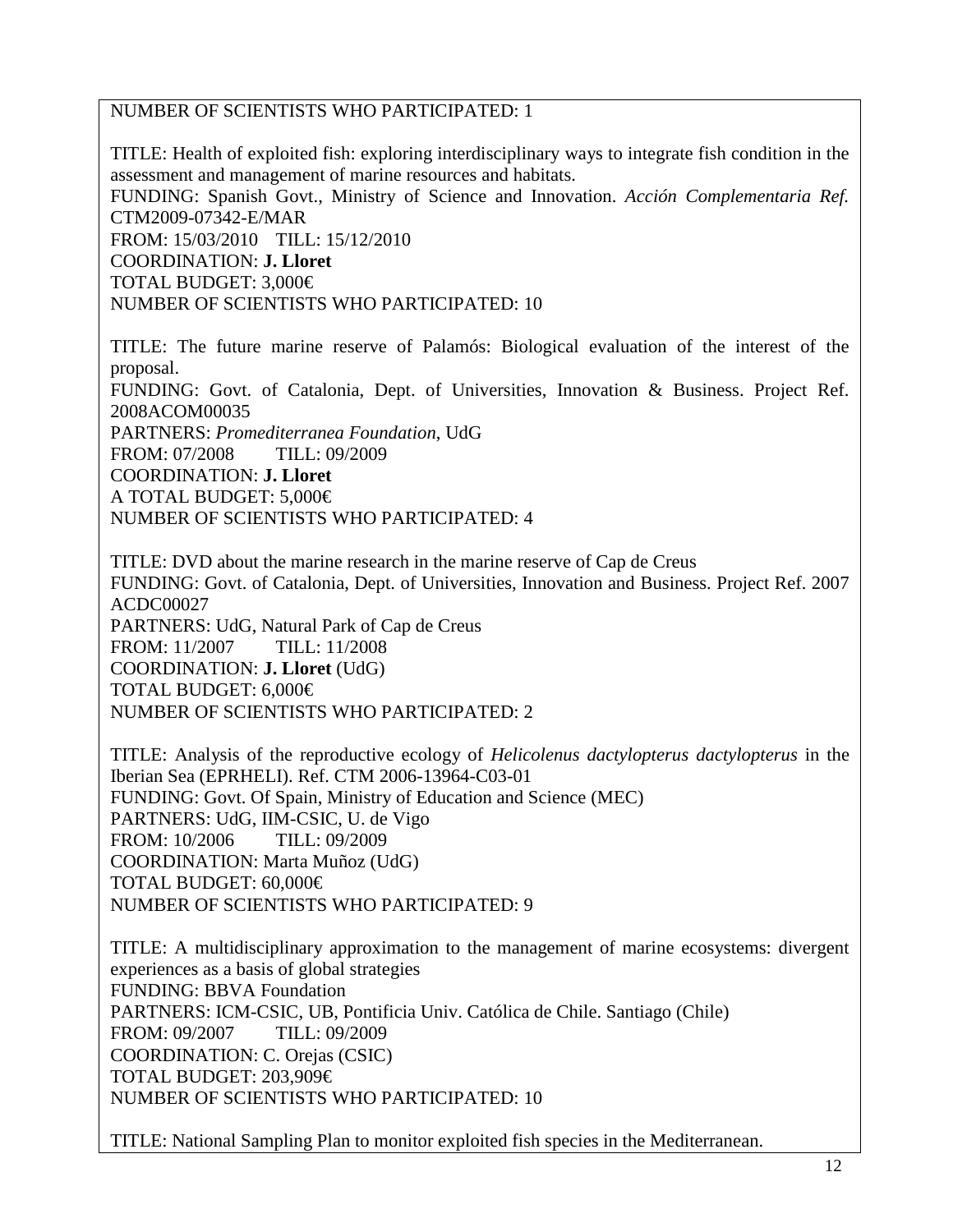FUNDING: European Commission (DG XIV 1639/2011) & MICYT PARTNERS: IEO, IFREMER FROM: 01/2000 TILL: 12/2008 COORDINATION: L. Gil de Sola (Instituto Español de Oceanografía, IEO), A. Souplet (IFREMER, France) TOTAL BUDGET: 963,855€ NUMBER OF SCIENTISTS WHO PARTICIPATED: >30

TITLE: Network of Managers of Marine Protected Areas in the Mediterranean (MEDPAN). FUNDING: INTERREG III C (UE) ENTIDADESPARTICIPANTES: 15 RESERVAS MARINAS DEL MEDITERRANEO FROM: 01/2005 TILL: 12/2007 COORDINATION: Catherine Piante (WWF-France) TOTAL BUDGET: 1.600.000  $\in$ NUMBER OF SCIENTISTS WHO PARTICIPATED: 20

TITLE: Recreational fisheries in the Natural Park of Cap de Creus FUNDING: Govt. of Catalonia (Generalitat de Catalunya), Dep. Environment FROM: 06/2006 TILL: 11/2007 COORDINATION: **J. Lloret** TOTAL BUDGET: 15,000 NUMBER OF SCIENTISTS WHO PARTICIPATED: 3

TITLE: Influence of the oceanographic structure and dynamics on demersal fish populations in the Balearic Islands (IDEA) FUNDING: Spanish Govt, Ministry of Science and Technology, Ref. REN 2002-04535-C02-02 (*plan nacional de I+D*) & Ref. 2002/10670-E/MAR (*acción especial*) PARTNERS: IEO-Baleares, ICM-CSIC, IMEDEA-CSIC FROM: 01/11/2002 TILL: 31/10/2005 COORDINATION: E. Massutí (IEO) TOTAL BUDGET: 124,890€+37,000€ NUMBER OF SCIENTISTS WHO PARTICIPATED: 10

TITLE: Response of benthic communities and sediment to different regimes of fishing disturbance in European waters (RESPONSE).

FUNDING: FP6 UE, REF QLRT-2001-00787

PARTNERS: ICM-CSIC, IEO, Polar- und Meeresforschung am Alfred-Wegener-Institut (Germany), School of Ocean Sciences University of Wales-Bangor (UK), CIBM Centro Interuniversitario Di Biologia Marina Ed Ecologia Applicata (Italy)

FROM: 10/2002 TILL: 10/2005

COORDINATION: M. Demestre (CSIC, Institut de Ciencies del Mar)

TOTAL BUDGET: 1,469,863  $\in$ 

NUMBER OF SCIENTISTS WHO PARTICIPATED: 20

TITLE: Impact of global change on marine communities of the NW Mediterranean (CACO) FUNDING: Spanish Govt, Ministry of Science and Education (MEC) PARTNERS: ICM-CSIC FROM: 01/2003 TILL: 12/2005 COORDINATION: A. Sabatés (CSIC, Institut de Ciencies del Mar)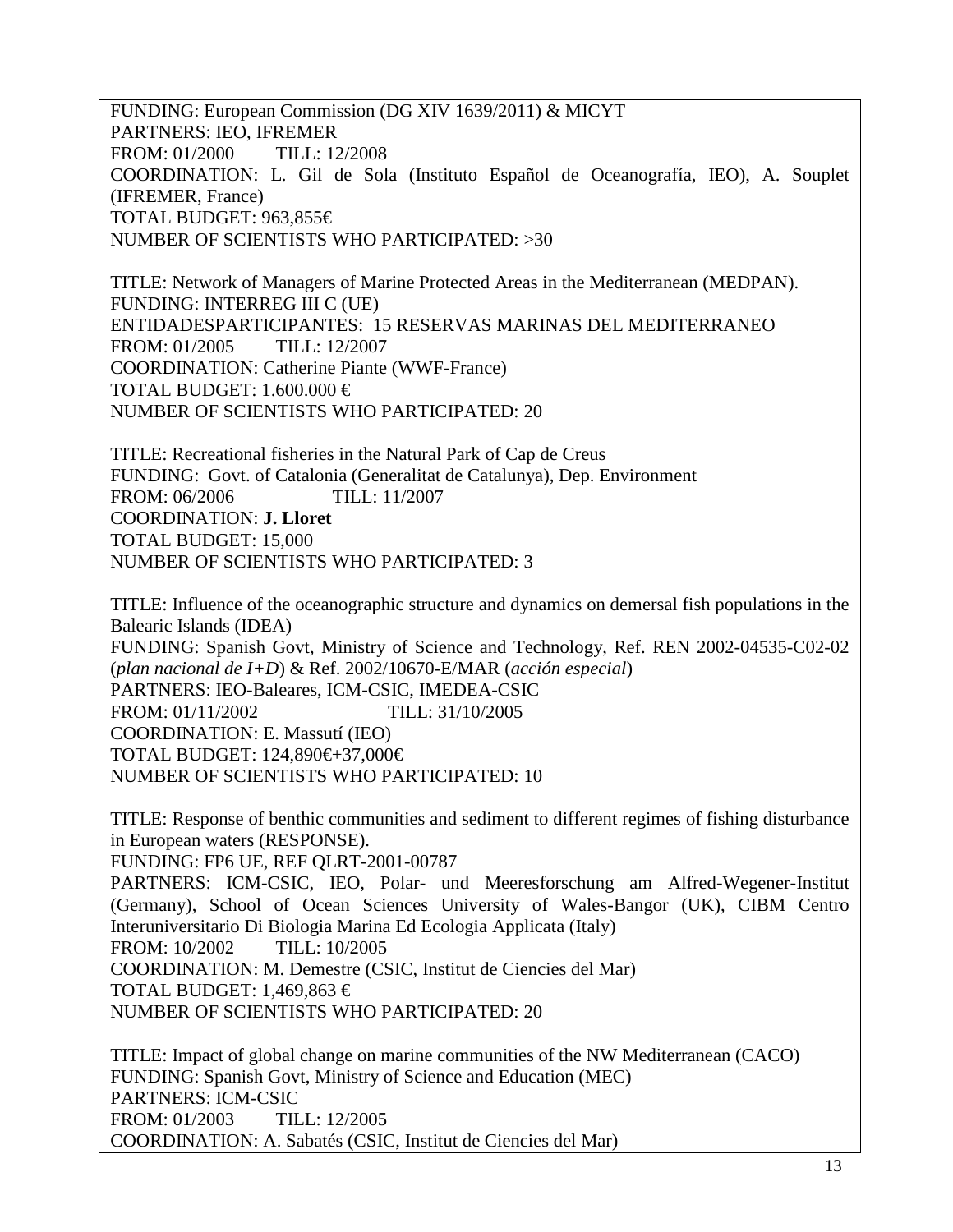#### TOTAL BUDGET: 1,469,863  $\in$ NUMBER OF SCIENTISTS WHO PARTICIPATED: 8

TITLE: Sustainable Fisheries. How can the scientific basis for fish stock assessments and predictions be improved (SAP) FUNDING: European Commission (DG XIV FAIR CT-97-3805) PARTNERS: 19 different research centers and universities from Europe, e.g. U. Bergen, IEO, ICM-CSIC, Institute of Marine Biology, etc FROM: 01/1998 TILL: 04/2001 COORDINATION: Ø. Ulltang (University of Bergen, Norway) TOTAL BUDGET: 550,000€ NUMBER OF SCIENTISTS WHO PARTICIPATED: >20

TITLE: Impact of fishery and environment on hake recruitment in Northwestern Mediterranean (LLUCET) FUNDING: European Commission (DG XIV FAIR CT-97-3522) PARTNERS: ICM-CSIC, IFREMER, CIBM, IZUG FROM: 01/1998 TILL: 12/2000

COORDINATION: J. Lleonart (CSIC, Institut de Ciències del Mar) TOTAL BUDGET: 920,000€ NUMBER OF SCIENTISTS WHO PARTICIPATED: 12

TITLE: Environmental impact of trawling on the benthic system on two different sea bed of the NW Mediterranean (IMPACT TRAWLING) FUNDING: European Commission (DG XII, Study 97/020) PARTNERS: ICM-CSIC, IEO, CIBM, CEFAS FROM: 01/1998 TILL: 12/1999 COORDINATION: P. Sánchez (CSIC) TOTAL BUDGET: 307,200€ NUMBER OF SCIENTISTS WHO PARTICIPATED: 7

TITLE: Investigations about Greenland cod, redfish, Greenland halibut and other exploited species off Greenland and in NAFO areas 1, 2 and 3 FUNDING: German Ministry of Fisheries and Agriculture PARTNERS: ISH FROM: 01/1995 TILL: 12/2001 COORDINATION: H.-J. Rätz (Thünen Institute, Germany) TOTAL BUDGET:  $>2,000,000 \in$ NUMBER OF SCIENTISTS WHO PARTICIPATED: >10

**Research stays abroad (pre and postdoctoral level) other than positions shown in section 4** University of Reykjavik, Iceland. August 2015

Ifremer, Centre Sète, Sète, France. June 2004

Thünen Institute, Institute of Sea Fisheries, Hamburg, Germany. Total: 2.5 years: March 2002, February 2003, October-November 2000, April-July 1999, September-November 1998, March-May 1998, October-November 1997, September-October 1996, October-November 1995, January-June 1995, April 1994-July 1994

National Marine Fisheries Services (NMFS), National Oceanic and Atmospheric Administration (NOAA), Galveston Laboratory, Galveston, Texas, USA. October 1999.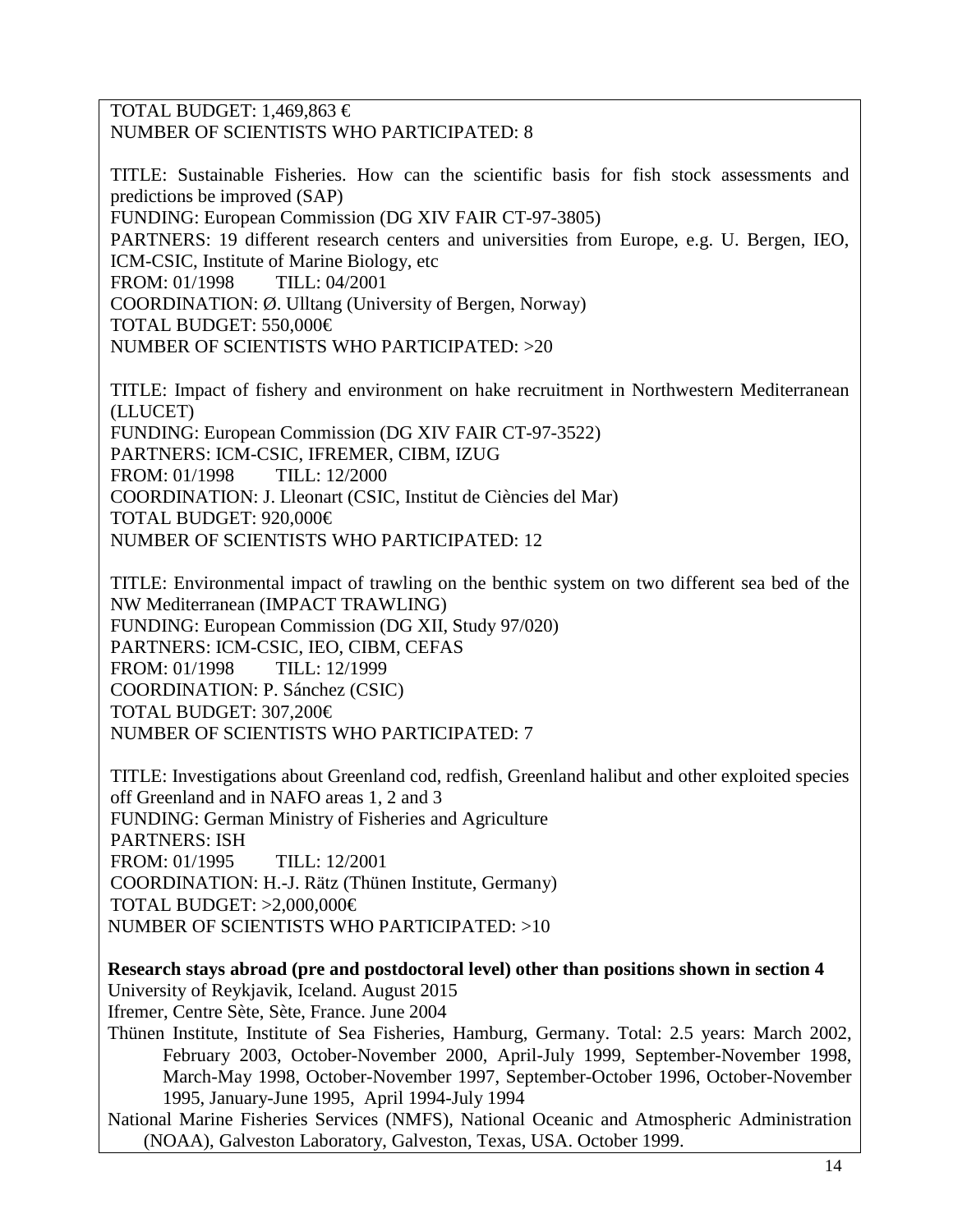Central University of Santiago de Chile, Chile. August 1996.

### **Editorial and review tasks**

- Assistant Editor of the SCI journals "Scientia Marina" and "Animal Biodiversity and Conservation"
- Referee's tasks (> 50) for several journals: Marine Ecology Progress Series, Fisheries Oceanography, Journal of Fish Biology, Scientia Marina, Fisheries Research, Estuaries, Canadian Journal of Fisheries and Aquatic Sciences, PlosOne, Estuarine and Coastal Shelf Science, Review in Fisheries Science and Aquaculture, Aquatic Biology, etc
- Expert reviewer of the  $5<sup>th</sup> \text{IPCC report }$  "Climate Change 2014: Impacts, Adaptation, and Vulnerability" (2013)

### **7. KNOWLEDGE TRANSFER ACTIVITIES**

2017-2019 Full member of the Scientific, Technical and Economic Committee for Fisheries (STECF), European Commission, DG MARE. [https://stecf.jrc.ec.europa.eu/web/stecf/about](https://stecf.jrc.ec.europa.eu/web/stecf/about-stecf/cv)[stecf/cv](https://stecf.jrc.ec.europa.eu/web/stecf/about-stecf/cv)

2005-2016 Scientific advice to the marine reserve of Cap de Creus (Catalonia, Spain)

- 2000-2016. Scientific advice to international fisheries management organizations: ICES, NAFO, FAO.
- 2009-2012 Participant in the SGMED (Mediterranean) group of the Scientific, Technical and Economic Committee for Fisheries (STECF)
- 2005-2008 Member of the advisory committee of the Marine Reserve of Banyuls-Cerbère (France)
- 2012 Scientific advice to elaborate the management plan of the marine reserve of Medes Islands (Spain)
- 2006 Scientific advice to the regional council of the Alt Empordà (Spain) to apply for the UNESCO's World Heritage listing for the Mediterranean Pyrenees sites.
- 2000-2017. Several dissemination activities (public engagement) including: (i) more than 20 articles and news in regional and national newspapers (El País, La Vanguardia, Le Monde, El Punt, Diari de Girona, Investigación y Ciencia (Spanish edition of Scientific American, etc); (ii) TV (Catalan and Spanish Broadcasting televisions TV3 and TVE, local TVs); (iii) Radio (Spanish, French and Catalan radios); (iv) more than 20 speeches organized by city Councils (e.g. Barcelona, Girona), the Govt. of Catalonia, high schools, NGOs (WWF, Iaeden), etc., (v) Research films and websites (e.g. the film "The research activities in the MPA of Cape Creus"

(https://www.youtube.com/watch?v=4D7XqlvefIk ) and the website "Fish&Health" http://salutipeix.udg.edu

## **8. TEACHING & SUPERVISION ACTIVITIES**

### **Research supervision**

PhD direction (total: 4): T. Font (2014), D. Ferrer (2015), H. Villegas (2015), A.Serrat (2019) + 1 to be defended in 2019 (Alfredo García de Vinuesa) + 1 started in 2018 (Arnau Carreño)

Supervisor of post-graduate students: Dr. Yonvitner (Agricultural University Bogor, Indonesia, Erasmus Mundus), I. Buselic (University of Split, Croatia, Erasmus), T. Font (UdG), S. Biton-Porsmoguer (Univ. Aix-Marseille)

Supervisor of more than 5 Msc research works at the UdG

Supervision of more than 20 Bsc research works at the UdG

Supervision of several High-School research works

Member of PhD Juries (total: 17): F. Quattrocchi (Univ. Politécnica Catalunya), P. Brosset (Univ. Montpellier & Ifremer, France), F. Ordinas (Univ. Balearic Islands & IEO, Spain), R. Rosas-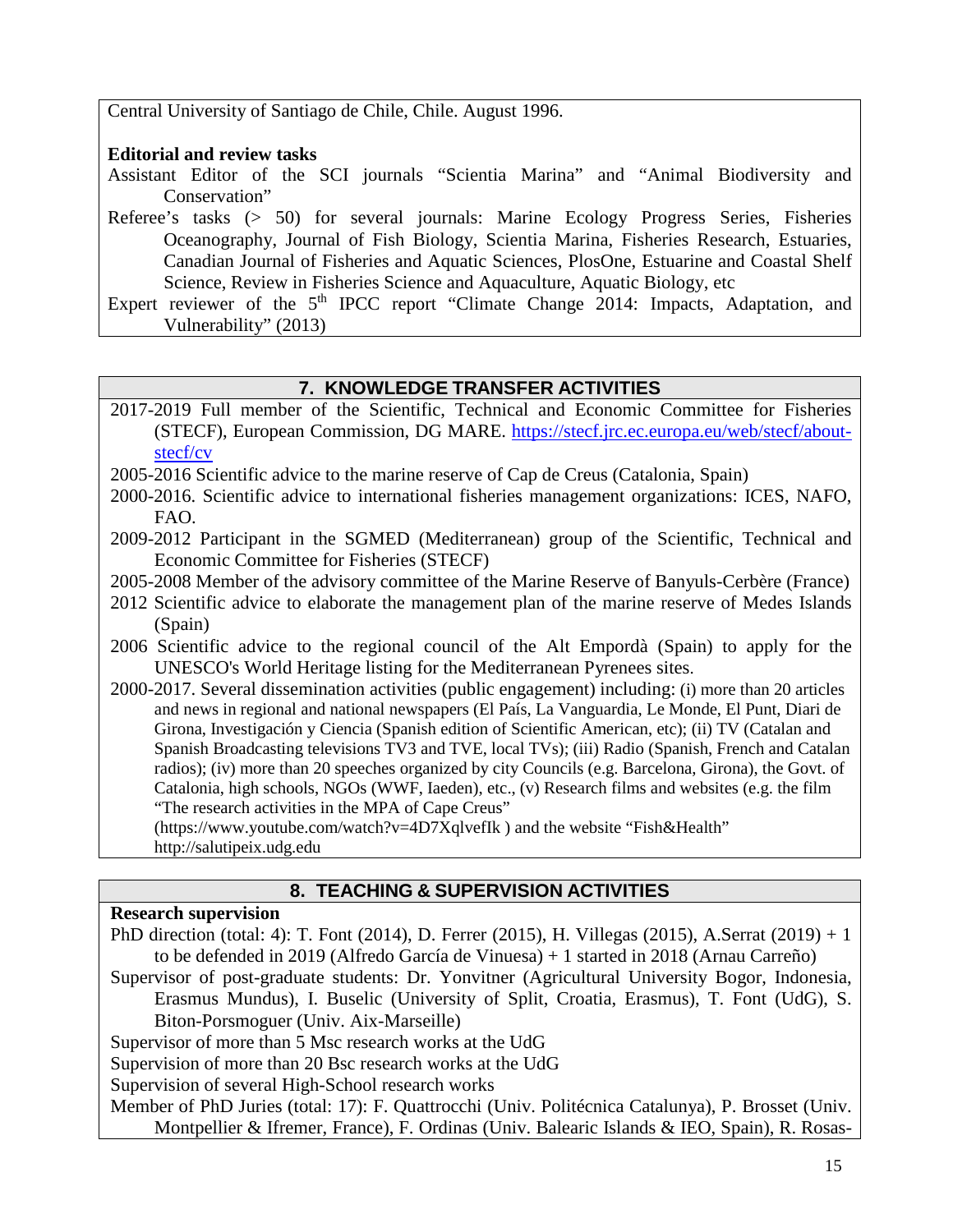Luís (Univ. Barcelona, Spain); J. Alós (Univ. of Balearic Islands & CSIC, Spain); S. Khlifa (EPHE, France); Z. Guo (Univ. Toulouse III, France & Institute Hydrobiology, China); E. Rovira (Univ. Barcelona), P. Veiga (Univ. Algarve, Portugal), P. Romans (Univ. Perpignan, France), D. Davidson (Univ. of Aberdeen, Scotland, UK), B. Luna (Univ. Alacant, Spain), M. Hidalgo (Univ. de Vigo, Spain), F. Cézar-Félix-Hackradt (Univ. Murcia, Spain), Q. Pou (Univ. Girona, Spain), S. Vila (Univ. Girona), Ll. Benejam (Univ. Girona)

### **Teaching**

2006-2019 Lecturer at the University of Girona: >2000 hours of lectures at PhD, Master and graduate level in Biology and Environmental Sciences

2005-2008 Lecturer at the Catalan School of Fishermen and Maritime Activities. Government of Catalonia: 231 hours.

1998 Assistant professor at the University of Barcelona. Ph.D. in Biology: 30 hours

### **University & Research Accreditations**

2016 *Acreditació de Rercerca Avançada (Catedràtic*="Full professor"). AQU Catalonia

2014 *I3 Research Accreditation*. Spanish Ministry of Economy and Competitiveness (Spain)

2012 *Maitre de Conférences*. French Ministry of Education (France)

2012 *Acreditación Nacional Profesores Titulares de Universidad***.** ANECA (Spain)

2012 *Acreditació de Recerca*. AQU Catalonia.

## **9. SYMPOSIUMS, CONFERENCES & WORKSHOPS**

## **Invited speaker, chairmanship or member of the organizing committee**

- 2018. 18th ISSE International Summer School at the UdG "Oceans & Human Health". **Organizer & Chairman**
- 2018. SOPHIE workshop expert group "Oceans & Human Health". Organized by University of Exeter Medical School. Dublin, Ireland. Invited expert
- 2017. Workshop "Fisheries management measures in Natura 2000 sites in the Mediterranean Sea" Zadar, Croatia. D.G. Environment European Commission. Invited speaker
- 2016 ICES workshop on fish condition (WKFICON). University of Girona (Spain). Organizer & **Chairman.**
- 2016 FAO-GFCM conference Building a future for sustainable small-scale fisheries in the Mediterranean and the Black Sea. Panel 3 (Improving the efficiency of MPAs as fisheries management tools). Alger (Algeria). **Co-organizer** panel 3 & Webminar.
- 2014 Workshop MedPAN: Monitoring for managing Mediterranean MPAs. Tirana (Albania). Invited speaker
- 2014 Conference 10 years Ramon Margalef: Time series, science and Society. CSIC. Barcelona (Spain). Invited speaker
- 2014 Conference IFREMER. Condition and health indicators of exploited marine fishes. Sète (France). Invited speaker
- 2013 Conference 50 years National Park of Port-Cros : Conservation de la biodiversité et développement durable. Hyeres (France). Invited speaker
- 2013 Conference at the Chinese Academy of Sciences (CAS) and the Chinese Academy of Fisheries Sciences (CAFS): Fish Condition & Artisanal Fisheries. Wuhan and Canton (China). Invited speaker
- 2012 Congress MedPAN marine protected areas. Antlaya (Turkey). Invited speaker
- 2011 European Science Foundation (ESF) Workshop. Coastal Fisheries: Integration Of Biological And Socioeconomic Aspects Of Artisanal And Recreational Fisheries For The Preservation Of Coastal Fishes. Faro (Portugal). **Chairman**.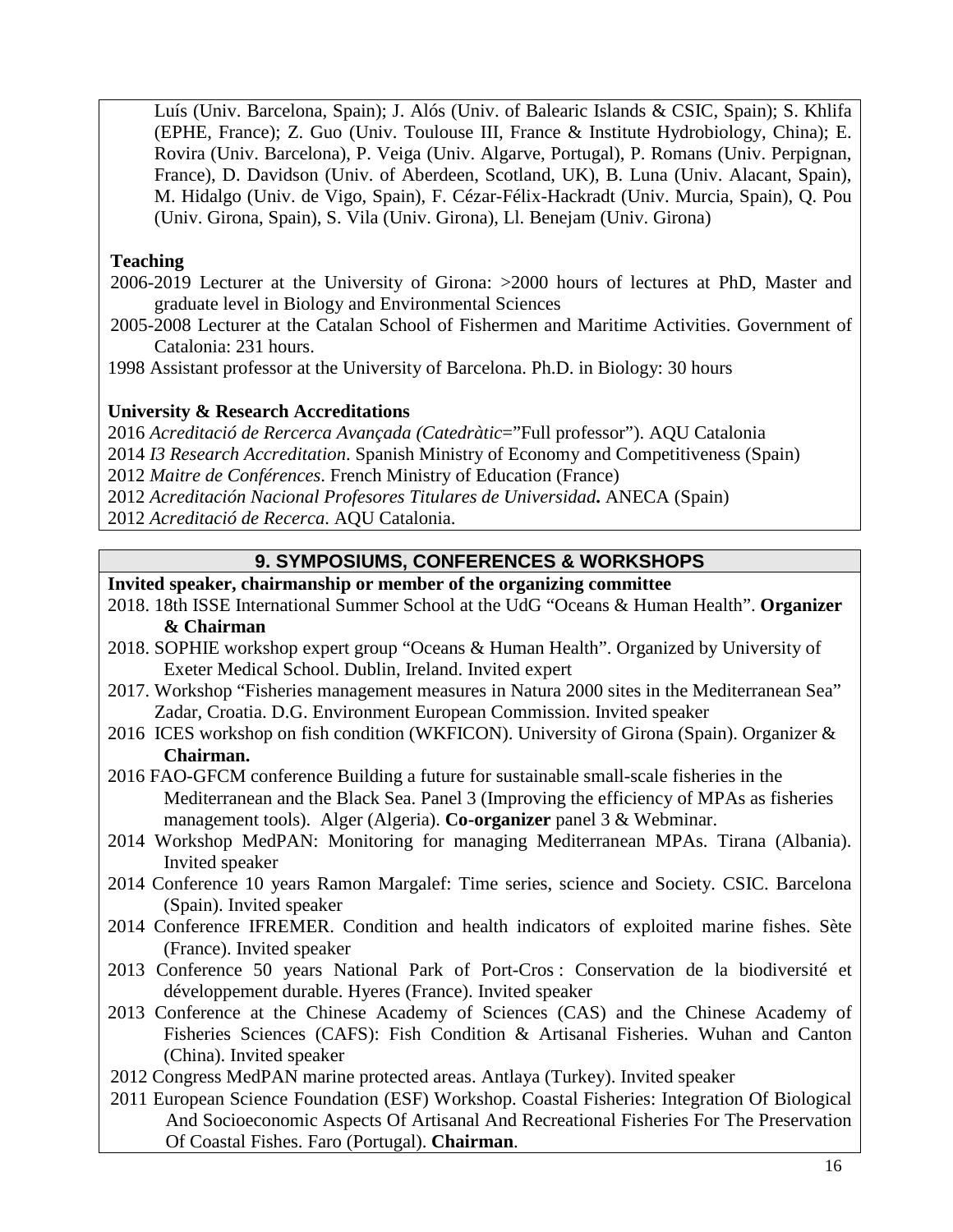2010 Marine Fish Health International Workshop. Girona. **Organizer & Chairman**.

- 2009. International Seminar Marine biodiversity and human health. University of Girona. **Organizer & Chairman**
- 2009 International Seminar "Assises Mediterraneennes des Petites Iles". Conservatoire du Littoral. Six-Fours (France). Invited speaker
- 2008. Regional Seminar "Climate Change in the Mediterranean". UNEP-Plan Bleu. Marseille (France). Invited speaker
- 2007 First workshop on marine protected áreas of fishery interest. Maritime Studies Chair (Univ. of Girona). Palamós. Invited speaker
- 2006 Conference "Marine protected areas" (Catalan Society of Biology). Barcelona. Invited speaker
- 2006 II Conference "The environment of Cape Creus" (Natural Park of Cap de Creus). Figueres. **Chairman.**
- 2006 Workshop Marine Protected Areas in the Mediterranean and Sustainable Tourism (INTERREG project MedPAN). Colliure (France) and L'Estartit. Invited speaker.
- 2005 UNESCO Workshop Large-Scale disturbances (regime shifts) and recovery in aquatic ecosystems: challenges for management towards sustainability. Varna (Bulgaria). Invited speaker.
- 2004 EU& Irish Institute Conference EurOcean. Galway (Ireland). Invited Marie Curie Fellowship Program. Invited presenter
- 2004 Catalan Biology Society (ICHN). Barcelona. Invited speaker.
- 2003 CIESM Workshop. Time Series Analysis in the Mediterranean. Split (Croatia). Invited speaker.
- 2003 I Conference "The natural environment of Cape Creus" (Natural Park of Cap de Creus) El Port de la Selva. **Chairman**.
- 2001 COPEMED/FAO Workshop on Environmental variability and small pelagic fisheries in the Mediterranean Sea. Palma de Mallorca. Invited speaker.
- 1999 Seminar Institute for Sea Fisheries. Hamburg (Germany). Invited speaker

**Participation** (O: oral presentation; P: poster; M: manuscript, A: attendant)

- 2018 PICES 4<sup>th</sup> International Symposium "The effect of Climate Change on World's Oceans". June 2018, Washington DC (USA). O
- 2017. Biodiversity and Health in the face of climate change. German Federal Agency for Nature Conservation (BfN), European Network of Heads of Nature Conservation Agencies (ENCA) and World Health Organization (WHO). June 2017, Bonn (Germany). P.
- 2015 COST FA1004Final Conference Conservation Physiology of Marine Fishes: Current Status and Prospects for Policy. Montpellier (France).
- 2014. Wokshop MedPAN « Climate change in Mediterranean MPAs". Cadaqués (Catalonia, Spain). A
- 2012. III Assises Méditerranéennes des petites iles (PIM). Bizerte (Tunisia) April 2012. M.
- 2011 II World Recreational Fisheries Congress. Humboldt University Berlin (Germany). O.
- 2010. Annual Symposia Fish and Climate Change. Fisheries Society of the British Islands. Belfast (UK). P.
- 2008. II *Jornadas técnicas sobre reservas marinas de interés pesquero*. Càtedra d'Estudis Marítims Palamós (Catalonia, Spain). O.
- 2007. 1st Conference of the Mediterranean Marine Protected Areas Network. MedPAN. Porqueroles (France). P.
- 2007. European Symposium on MPAs as a tool for Fisheries Management & Ecosystem conservation. Murcia (Spain). P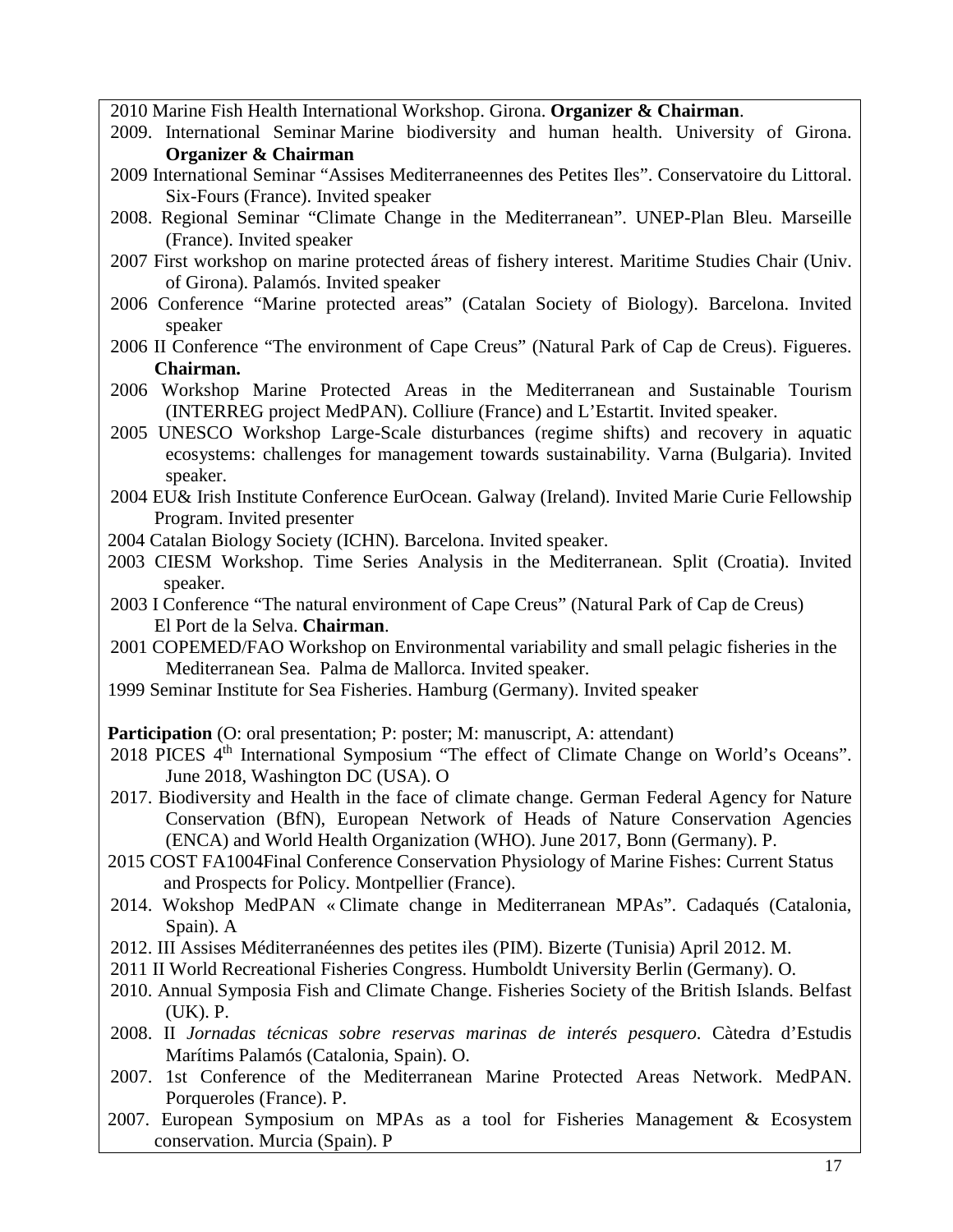2007. NAFO NAFO/PICES/ICES Symposium Reproductive and Recruitment Processes of Exploited Marine Fish Stocks. Lisboa (Portugal). M.

2007 CIESM CONGRESS. Istambul (Turkey). M.

- 2006 International Workshop on the Environment, Demersal Resources and Fisheries. Spanish Institute of Oceanography (IEO, Spain). M.
- 2005 Annual International Symposium "Fish Habitat and ecology". Fisheries Society of the British Isles. Bangor (UK). O.
- 2005 Sixth International Crustacean Congress / University of Glasgow. Glasgow (UK). ICES Annual Science Conference. Aberdeen (Scotland). O.
- 2004 ICES Symposium The influence of climate change on North Atlantic Fish stocks. Bergen (Norway). O.
- 2004 CIESM Annual Congress. Barcelona (Spain). P.
- 2003 American Fisheries Society (AFS) Annual Symposia. Québec (Canada). O.
- 2003 Société Française d'Ichtyologie. II RIF Congress. Paris (France). O.
- 2003 ICES Study Group on Growth, Maturity and Condition in Stock Projections (SGGROMAT) Copenhagen (Denmark). O.
- 2002 United Nations Environment Program (UNEP) Symposium Marine Protected Areas in the Mediterranean. Roses. O.

1999 *Sustainable Fisheries* Conference (SAP) / University of Bergen. Bergen (Norway). O.

1998 Northwest Atlantic Fisheries Organization (NAFO) Annual Symposia. Lisbon (Portugal). O.

## **10. EXPERT EVALUATOR**

**Research projects:** evaluator of research projects (>20) for the D.G Research of the European Commission-H2020 Program, the European Science Foundation (ESF) COST Actions, the *Agènce National de la Recherche* (ANR, France), the *Agencia Nacional de Evaluación y Prospectiva* (ANEP, Spain), the *Agencia Andaluza de Evaluación* (AGAE, Spain) and National Geographic.

**Research centres & Universities:** member of evaluation committee of an IFREMER centre for the French Evaluation Agency for Research and Higher Education (AERES) Expert evaluator of two French University Schools of Research (Ecoles Universitaires de Recherche) for the ANR (France)

**Researchers**: member of evaluation committee of postdoc students for the ANEP (Spain)

### **11. LANGUAGES**

**English** (good). Diploma Level 4 *EIM.* University of Barcelona **French** (good). Diploma Level 3 *EIM.* University of Barcelona **German** (fair). Diploma Level 1 German Government and School of Languages, Univ. Girona. **Catalan.** Native language. **Spanish.** Native language.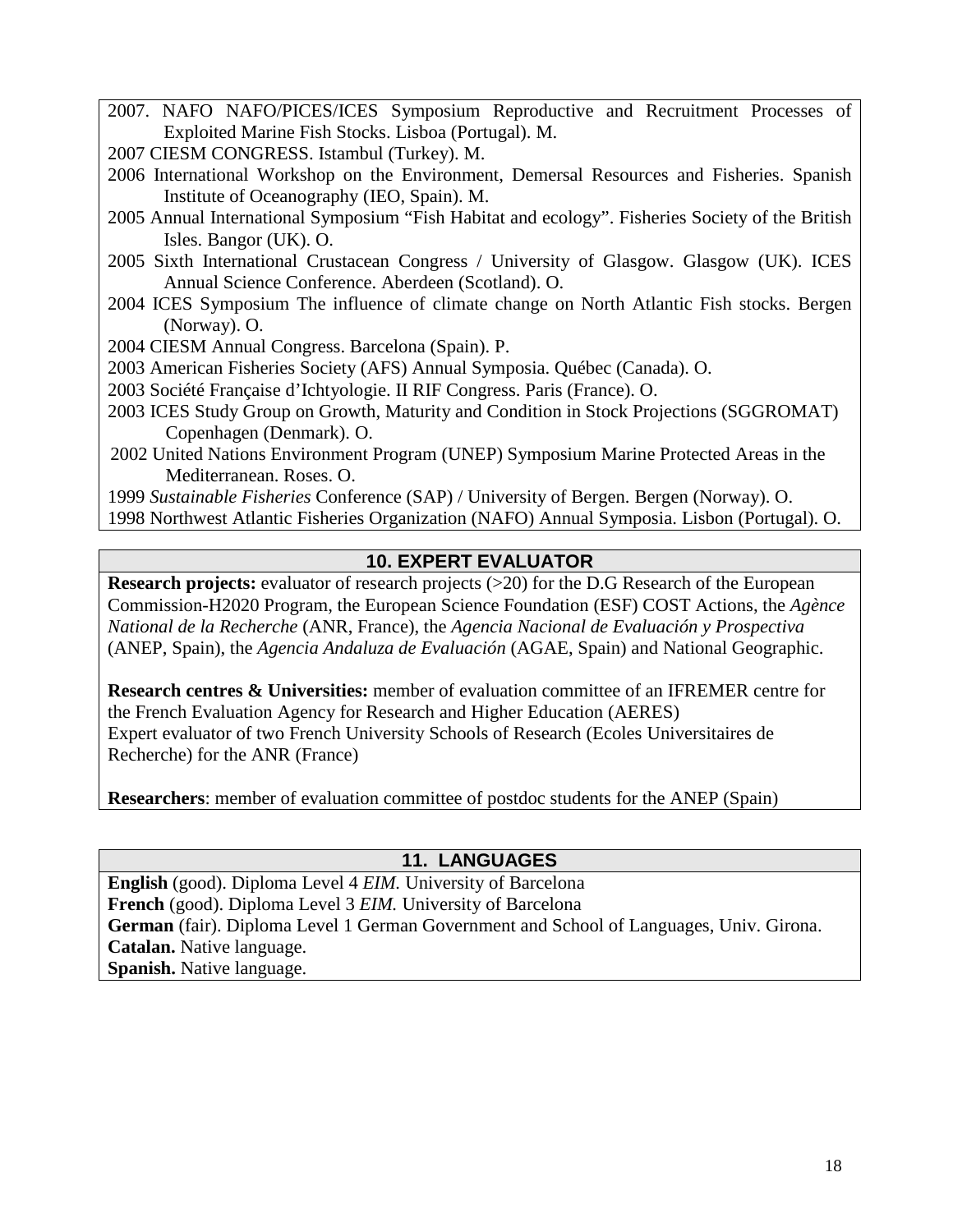# **Summary of my CV**

#### **Academic background**

I received my Ph.D. degree (summa cum laude) in Biology from the University of Barcelona (Spain) in 2000. During my PhD, my research tasks were conducted at the *Institut de Ciències del Mar* (CSIC) in Barcelona (Spain) and the Institute of Sea Fisheries (*Thünen Institut*) in Hamburg (Germany). Previously I received the *Maîtrise* (MSc) in Applied Oceanology in 1994 from the University of Perpignan (France), the *Licenciatura* (BSc) in Biological Sciences in 1994 from the University of Barcelona and in the *Licence* (BSc) in Applied Oceanology in 1993 from the University of Perpignan (France). At present, I hold a permanent position "Professor Agregat" (Tenured Assistant Professor/) contract at the University of Girona (UdG), where I was recruited after completing 5-yr postdoc *Ramón y Cajal* research contract at this university, a 2-year postdoc at the CNRS-*Centre d'Ecologie Tropicale et Méditerranéenne* (USR3278 CRIOBE) in Perpignan (France) and another 2-yr postdoc at the Institut de Ciències del Mar (CSIC) in Barcelona (Spain). Overall, I hold more than 10 years of postdoc contracts.

#### **Fellowships, contracts and awards**

Overall, I have been awarded 15 fellowships and contracts, including a doctoral Marie Curie fellowship of the programme FAIR-Agriculture and Fisheries, a predoctoral FPI fellowship from the Autonomous Govt. of Catalonia (4 years), a postdoctoral Marie Curie fellowship (2 years) of the programme Quality of Life and Management of Living Resources, a Marie Curie Reintegration Grant (1 year), a CRED postdoctoral fellowship from the Govt of Catalonia (2 years), a postdoctoral fellowship and a *Torres Quevedo* contract from the Spanish Ministry of Science and Education (MEC), a *Ramón y Cajal* contract (150,000€) awarded by the Spanish Ministry of Science and Innovation in 2009 (this is a prestigious contract in the Spanish scientific arena) and an IED award  $(100,000\oplus$  from the Spanish Ministry of Economy, Industry and Competitiveness in 2016. I have also been awarded other minor fellowships such as the Mercedes-Benz and Deutsche *Forschungsgemeinschaft* (DFG) fellowships (Germany), an Intercampus fellowship of the Spanish Ministry of Foreign Affairs and an Erasmus fellowship (EC). I also carried out several short research stays during this time in other overseas research centres, such as the NOAA-NMFS Galveston Lab (US) and the *Universidad Central de Chile* (Santiago, Chile). Finally, I received the *Carles Rahola* scientific prize (Town Council of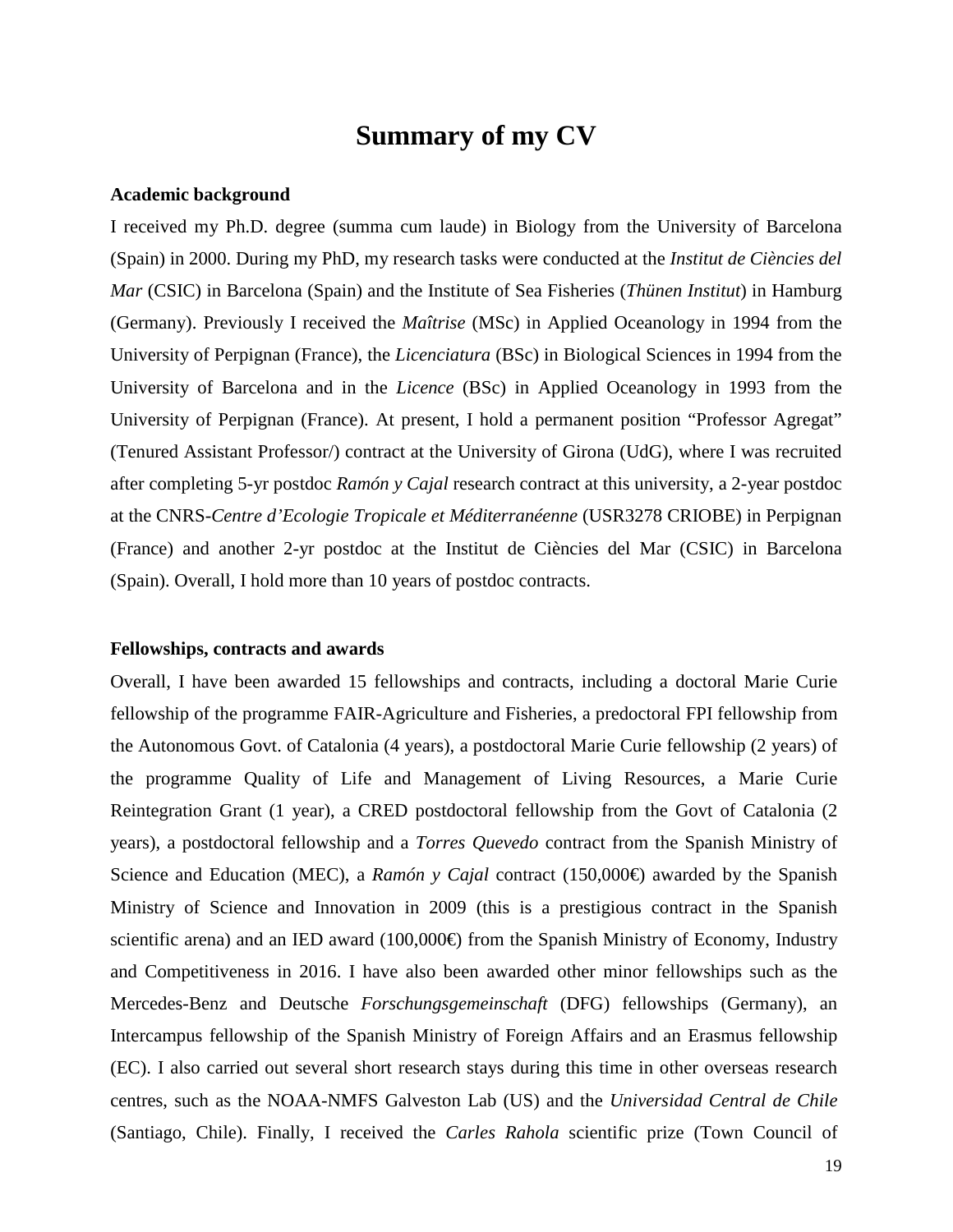Cadaqués and Govt. of Catalonia). Since 2018, I'm director of the Chair Oceans & Human Health (University of Girona-Town Council of Roses)

#### **Projects**

During my scientific career, I have participated in 32 projects financed by the Government of Catalonia, the Spanish Government and international institutions including the EC. 16 of these projects were coordinated by myself, with financial support granted by the Government of Catalonia (e.g. Natural Park's service and the Health Agency of the Gov. of Catalonia), the Spanish Government (e.g. Ministry of Economy and Competitiveness and Ministry of Agriculture, Food and Environment), foundations such as the *Abertis, Mava, Caixabank and Prince II Albert of Monaco* foundations, and other international organisations, such as Interreg (EC) Mediterranean, the *European Science Foundation* (ESF), MedPAN network of marine protected areas and the *National Park of Port Cros* (France), and private companies such as *La Sirena* Seafood Supermarkets and the Catalan Fishmonger Association. By coordinating these projects, which involved more than 30 scientists from around Europe and an overall budget of around  $500,000 \in I$  have gained extensive experience in research management and a high level of independence. The research projects I coordinated also allowed me to work hand-to-hand with different stakeholders, such as fishermen associations (e.g. *prudhomies* and recreational fishing associations), NGOs (e.g. WWF) and private companies (e.g. Normandie Appats). Although my research has been carried out mainly in Europe and the USA, in the last five years, I have made increasingly important contributions in Asian, African and Latin-American countries where I have been invited to join various research and academic activities involving students and researchers from these countries.

#### **Publications**

During my scientific career, I have published more than 68 **peer reviewed publications**, of which **56 papers in SCI Journals, i.e. with impact factor (IF)**. I am the first author in about half of these publications I have been involved with. Throughout my scientific career thus far, I have also published more than 40 other publications (reports, working papers, government documents, etc.), bringing the total number of publications to more than 100. I am the lead author of what I believe to be the most comprehensive publication on the health of exploited fish in the world, *Condition and Health Indicators of Exploited Fish*, which was published by Wiley-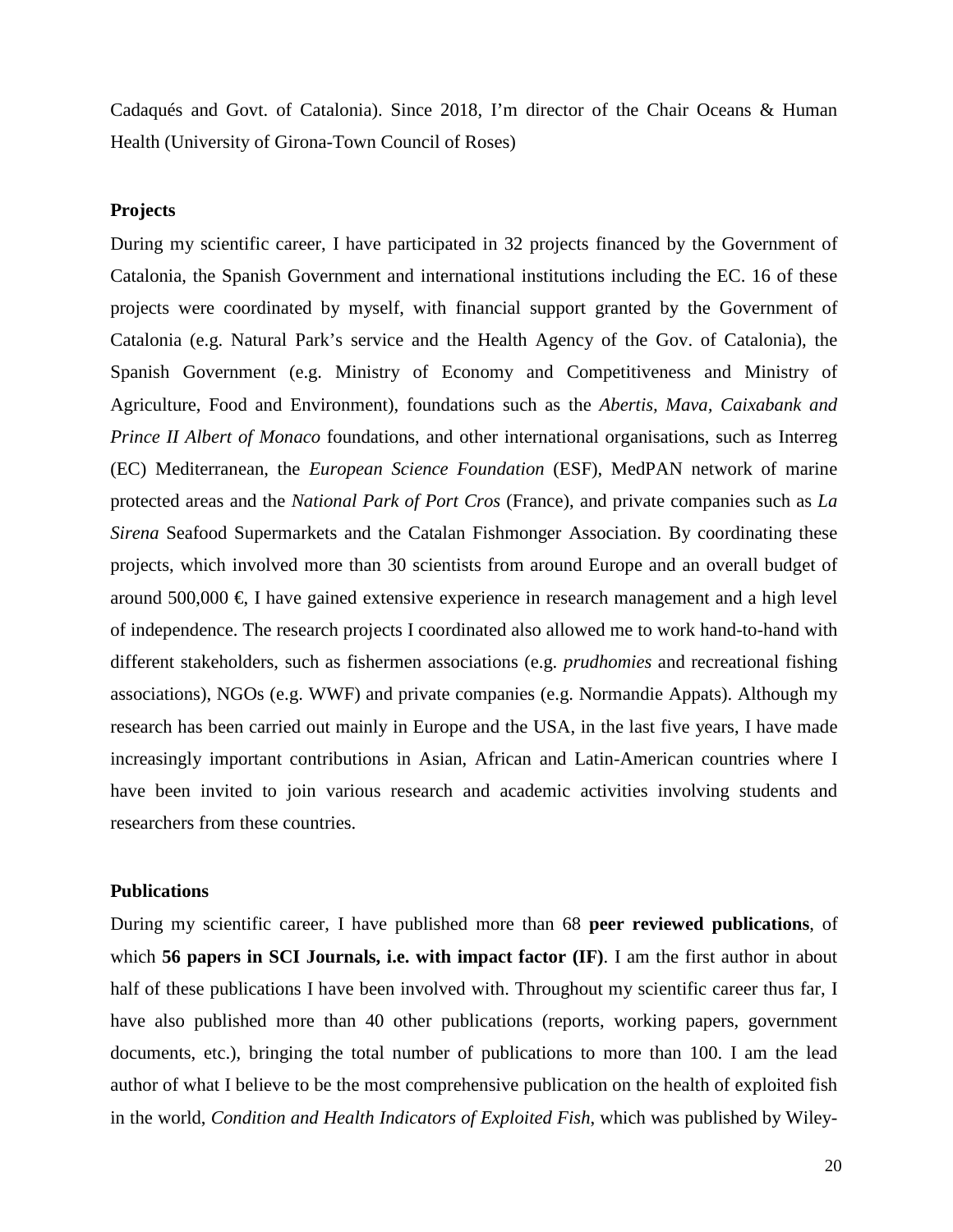Blackwell (John Wiley & Sons, New Jersey, US) in 2014 (>200 items distributed so far). This book provides a sobering account of how important the health of exploited fish is in our understanding of the status of marine resources and ecosystems, and the importance of fish in human nutrition and medicine. I am also author of seven book chapters, among which: *Fisheries: Management, Economics and Perspectives (Nova Publishers, New York), Ecotourism (Nova Publishers, US, 2009), Nutrition & Health* (led by *Dr. J. Ordovás,* Director of the Nutrition and Genomics Laboratory at Tufts University - School of Medicine, US, and published by *Cajamar Publications,* Spain, 2015*)*, and *Unpacking the Voluntary Guidelines for Securing Sustainable Small-Scale Fisheries - From Rhetoric to Action* (led by Svein Jentoft et al., and published in 2017 by Springer, Germany). I am also co-author of the most extensive report (2015) on recreational fisheries in the Mediterranean - published jointly by the WWF and the National Park of Port Cros, France (2012).

Overall, my publications were co-authored with more than 60 scientists and fisheries and environmental managers from around the world from a wide variety of research backgrounds, requiring high levels of international cooperation and team work. Nearly all my publications (ca 85%) were published in journals that are in the first (ca 45%) or second (ca 40%) quartile of the ISI JCR rankings for 2016, and in general are highly cited. My highest IFs are for the papers *Global Ecology and Biodiversity* (IF 5-yr mean: 7.24; ISI JCR Ranking: 1/46 category Geography Physical) and *Global Change Biology* (IF 5-yr mean: 8.04, ISI JCR Ranking: 1/37 category Biodiversity Conservation), which were among the first to demonstrate the impact of climate change on Mediterranean fish, whereas the most cited are *Fish. Ocean. 10 (1)* and *Fish. Ocean. 13(2)* (cited 104 and 90 times respectively, as of 2016), which were the first to show the impact of river runoff on Mediterranean fish landings. According to the ISI Web of Knowledge and Scopus (as of July of 2017), my SCI articles were cited in 1259 SCI publications (1001 without self-citations). The average citation per item is 21. **My h-index is 20.** A number of my papers have been the most downloaded or cited from their respective journals (e.g. *Coastal Management, Marine Pollution Bulletin, Ocean & Coast Management, Fisheries Research*).

#### **Congresses**

During my scientific career, I have participated in 44 scientific congresses, conferences and workshops. In the majority (24) of these events, I was key speaker, chair or organizer and most of them (>80%) were international in scope (being held in China, UK, France, Portugal, US,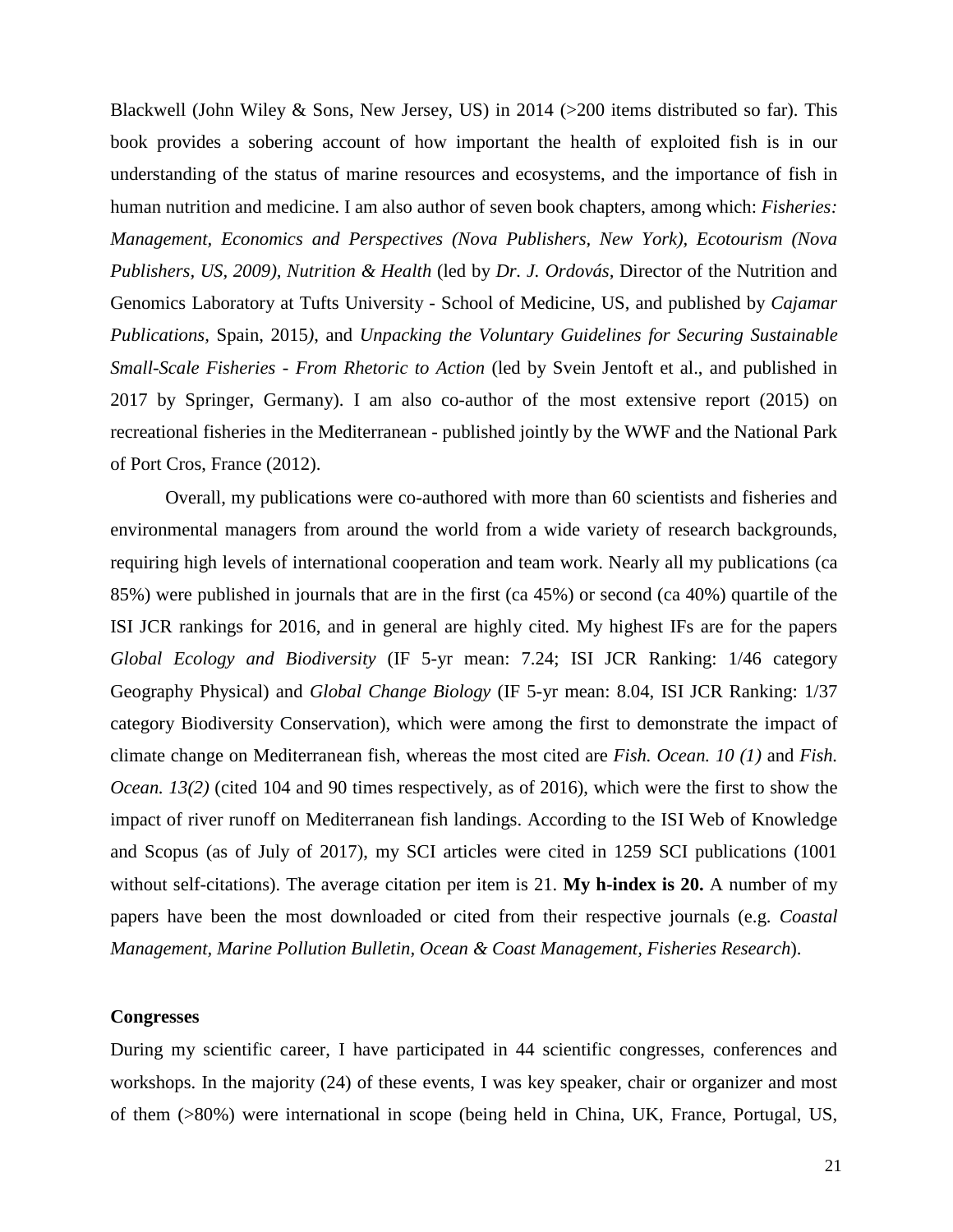Canada, Turkey, Albania, etc). Among the congresses and workshops I have chaired or organized are the ICES workshop "*Fish condition*" (WKFICON) held in 2016 at the University of Girona, with the participation of 18 European scientists, the European Science Foundation (ESF) Exploratory Workshop '*Coastal Fisheries: Integration Of Biological And Socioeconomic Aspects Of Artisanal And Recreational Fisheries*' held in 2011 at the University of Algarve (Portugal), with the participation of 20 European scientists from different disciplines (marine and fisheries biology, social anthropology and environmental economics), the international seminar '*Marine Biodiversity and Human Health*' held in 2009 at the University of Girona, with the participation of 15 key speakers (marine biologists, physicians, veterinarians and public health officers) and nearly 100 attendees, and the international workshop "*Marine Exploited Fish Health*" held in 2010 at the University of Girona, with the participation of 8 European researchers, and two conferences for the broad public (dissemination of research) on the marine environment of the Cap de Creus marine reserve held in 2006 and 2008 in Spain, with more than 200 attendees.

#### **Transfer of knowledge and related activities**

My research has been complemented with numerous tasks of research supervision, teaching, dissemination and other knowledge transfer activities. All these activities have qualitatively diversified my career path and helped to make results useful for society. My research has contributed to the elaboration of the management plans (which I coordinated) for the Cap de Creus and Medes Islands marine reserves (Autonomous Government of Catalonia). Furthermore, I have provided scientific advice to international and national fisheries and marine management organizations such as UNEP (United Nations Environment Program), ICES (Denmark), CIESM (Monaco), FAO (Italy), the European Commission, NAFO (Canada), the Ministry of Agriculture, Food and Environment (Spain) and the Government of Catalonia. Since 2009 I have been a member of the SGMED working group of the Scientific, Technical and Economic Committee for Fisheries (STECF), which advises the DG MARE (EU) on conservation and management of living aquatic resources, and since 2017 I've been full member of STECF. I have been director of 3 PhD Thesis (plus three more underway), supervised the research projects of more than 20 Master's and graduate students; been member of 14 PhD juries in Spain, France, Portugal, China and the UK and conducted over 1500 hours of lectures at PhD, Master and graduate level biology courses at the university.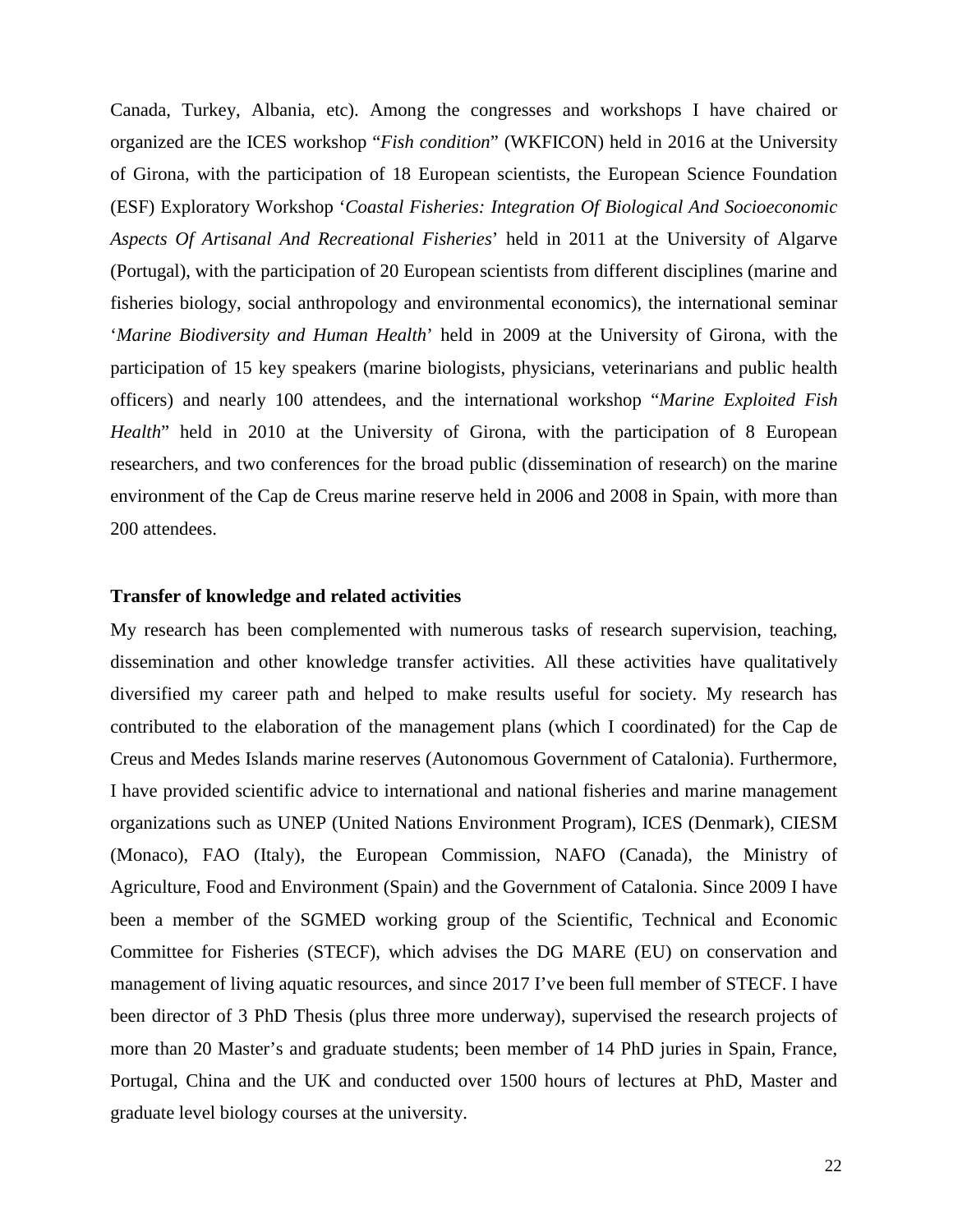I have also been the evaluator of more than 30 research projects for the D.G Research (EU)-Horizon 2020 programme, the European Science Foundation – COST Actions, the *Agence National de la Recherche* (ANR, France), the *Agencia Nacional de Evaluación y Prospectiva* (ANEP, Spain) and the *Agencia Andaluza de Evaluación* (AGAE, Spain). I was also a member of an evaluation committee of the French Evaluation Agency for Research and Higher Education (AERES), evaluator of two university campus of excellence for the ANR (France), and member of an evaluation committee of more than 50 postdoc students for ANEP. These activities reflect my expertise in evaluating research projects, institutions and scientists at an international level. I am also Assistant Editor of the scientific journals *Scientia Marina* and *Animal Biodiversity and Conservation* (both included in the SCI index).

Furthermore, I have been involved in numerous activities of dissemination and public engagement including TV and radio programmes, articles in magazines and other journals. I have given several conferences for the broader public and coordinated a scientific documentary film. I am also the coordinator of the scientific website "*Fish & Health*" ([http://salutipeix.udg.edu\)](http://salutipeix.udg.edu/ca/inici.html), a leading scientific platform in Spain and Latin American countries, and the first of its kind in Europe, where experts in marine biology, toxicology, parasitology and medicine highlight the interactions between the marine resources and human health and wellbeing, drawing attention to the benefits and risks of fish consumption in the framework of sustainable fisheries.

#### **International and multidisciplinary cooperation**

During my PhD and postdoc research periods, I've cooperated with scientists from different disciplines (marine biology, social anthropology, engineering, economics, oceanography, climatology, fish physiology, parasitology and medicine) and research centres in Spain (e.g. CSIC, UB, UAB, Hospital Clínic-UB), France (e.g. IFREMER, CNRS and University of Perpignan), UK (e.g. University of Aberdeen and the Exeter Medical School), Portugal (e.g. University of Algarve), Germany (e.g. Thünen Institute), the EC (e.g. Joint Research Centre), Ukraine (e.g. National Academy of Science), China (e.g. Chinese Academy of Sciences), US (e.g. NOAA-NMFS and Human Nutrition Research Center of the Tufts University) and Indonesia (e.g. University of Bogor). These collaborative works resulted in a number of interdisciplinary and cross-country publications (I've published with more than 30 authors from around the world, many of which are leading scientists in their respective disciplines). I've also